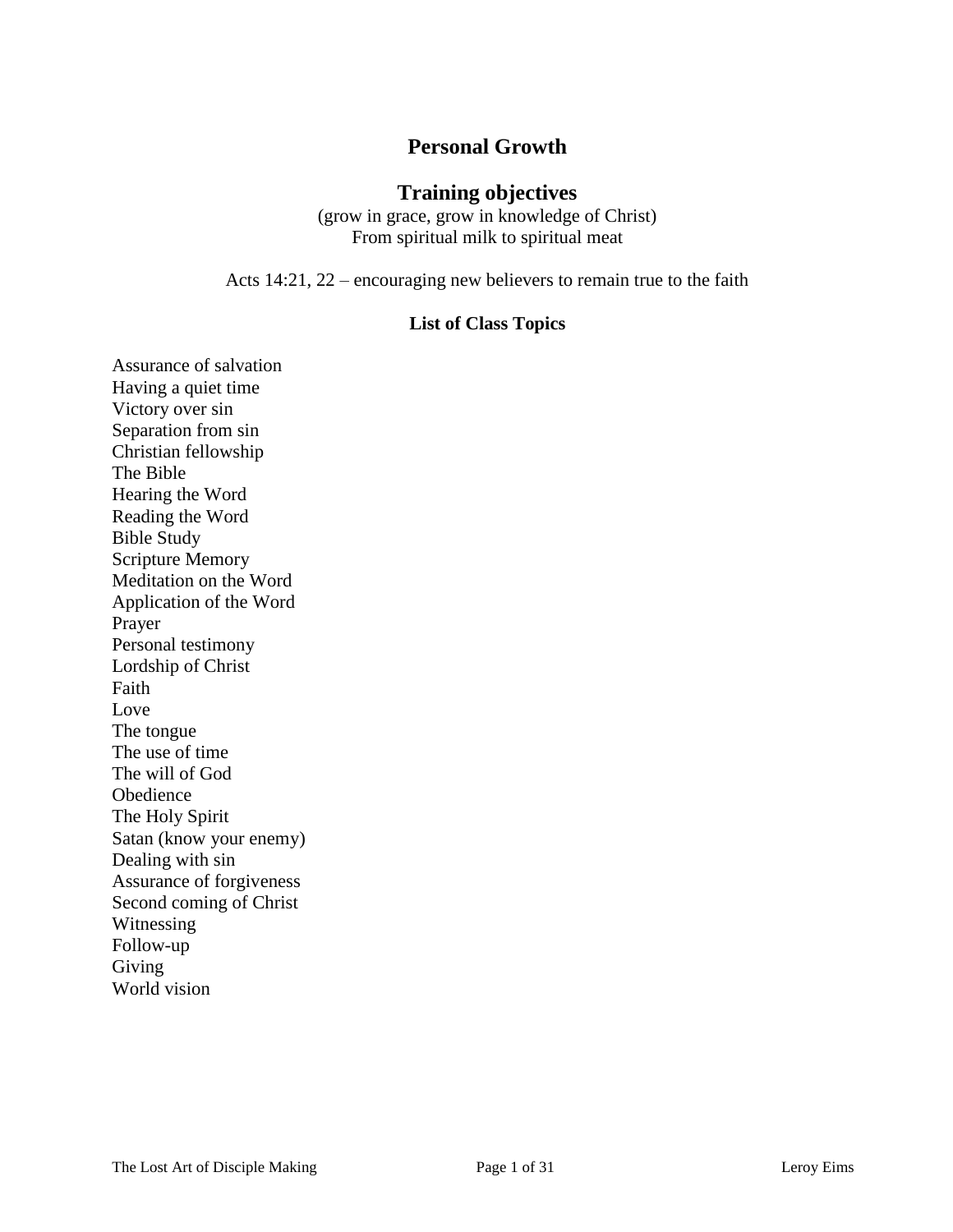# **Assurance of Salvation**

### **Training Objective**:

The believer will be able to confidently express to another person his/her own assurance of salvation based on his/her personal faith in Christ and one or more promises from the Bible.

### **Activities**:

Go over the Gospel message with him/her again. Ask him/her to tell you how he/she knows he/she is a Christian. Observe how he/she explains his/her conversion experience to another person. Have a Bible study with him/her on the assurance of salvation.

#### **Materials**:

Beginning With Christ (NavPress) Section 1 Lessons on Assurance (NavPress) Chapter 1 Studies in Christian Living (NavPress) Book 1, Chapter 1 What Every Christian Should Know About Growing by LeRoy Eims (Victor Books) p 51 – 53 The Know-so Christian by Paul Hutchens (Back to the Bible) Christian Assurance by M. C. Griffiths (InterVarsity Press)

#### **Scripture**:

Memory Verse: I John 5:13 – assurance

**I John 5:13** These things have I written unto you that believe on the name of the Son of God; that ye may know that ye have eternal life, and that ye may believe on the name of the Son of God.

John 1:12, 13 – based on the work of Christ I John 5:11, 12 – the promise of the Word of God Romans 8:16 – the witness of the Spirit of God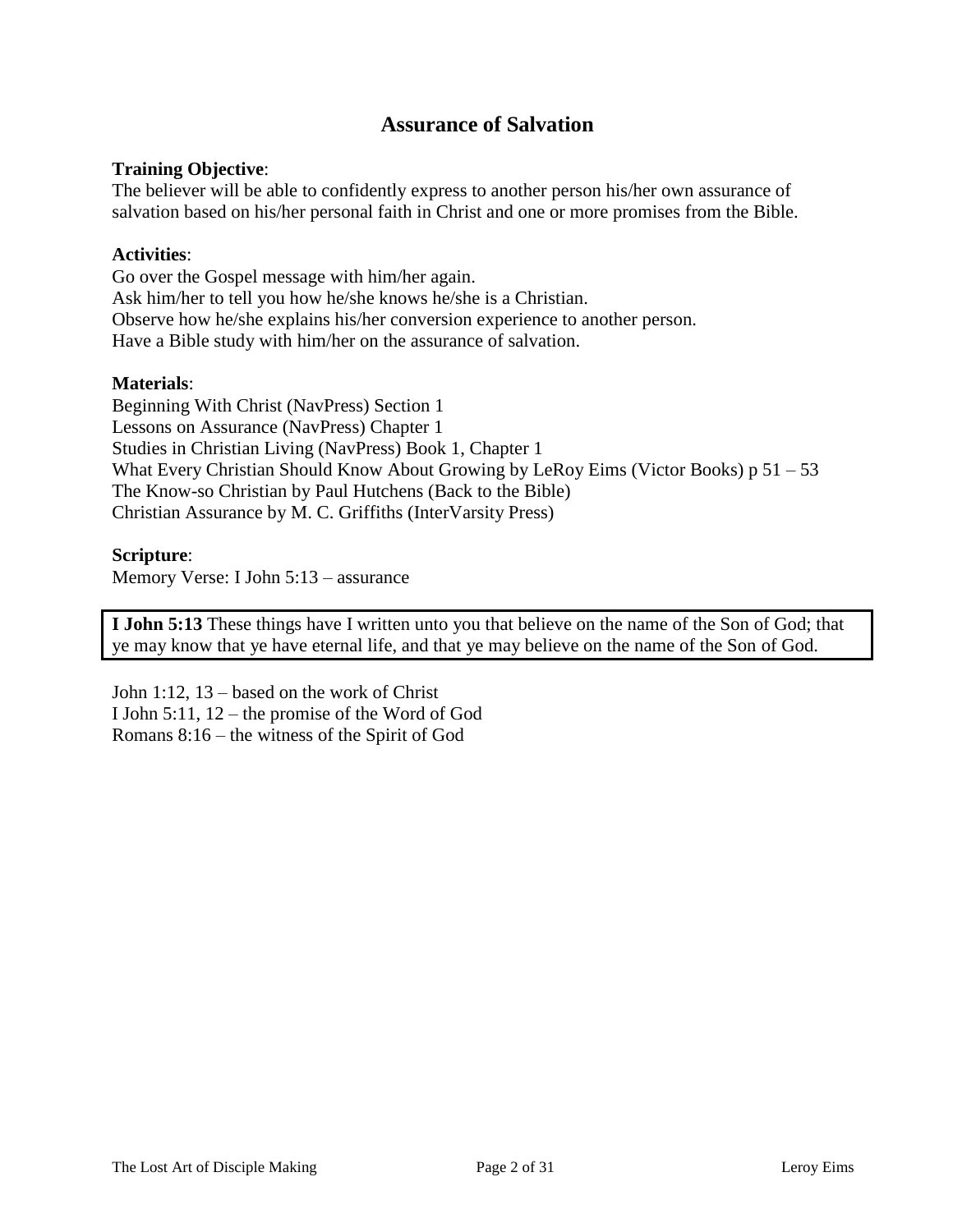# **The Quiet Time**

### **Training Objective**:

The believer will have a quiet time, consisting of reading the Bible and praying to God.

### **Activities**:

Have a quiet time with the new believer.

Share with the new believer some blessings you have received from your own quiet time. Tell the new believer why you have a quiet time and show him/her how to have one. Pray together. Encourage the new believer to share his/her quiet time with others.

### **Materials**:

Seven Minutes With God by Robert D. Foster (NavPress) Devotional Diary (NavPress) Studies in Christian Living (NavPress) Book 2, Chapter 3 Streams in the Desert by Mrs. Charles E. Cowman (Zondervan) Beginning the Day With God by Theodore Epp (Back to the Bible) Secrets of Christian Growth by Theodore Epp (Back to the Bible) This Morning With God (InterVarsity Press) The Pursuit of God by A. W. Tozer (Christian Literature Crusade)

# **Scripture**:

Mark 1:35 – The example of Jesus Genesis 19:27 – The example of Abraham Exodus 34:2, 3 – The example of Moses Psalm 5:3 – The example of David Daniel 6:10 – The example of Daniel I Corinthians 1:9 – Called to fellowship with Jesus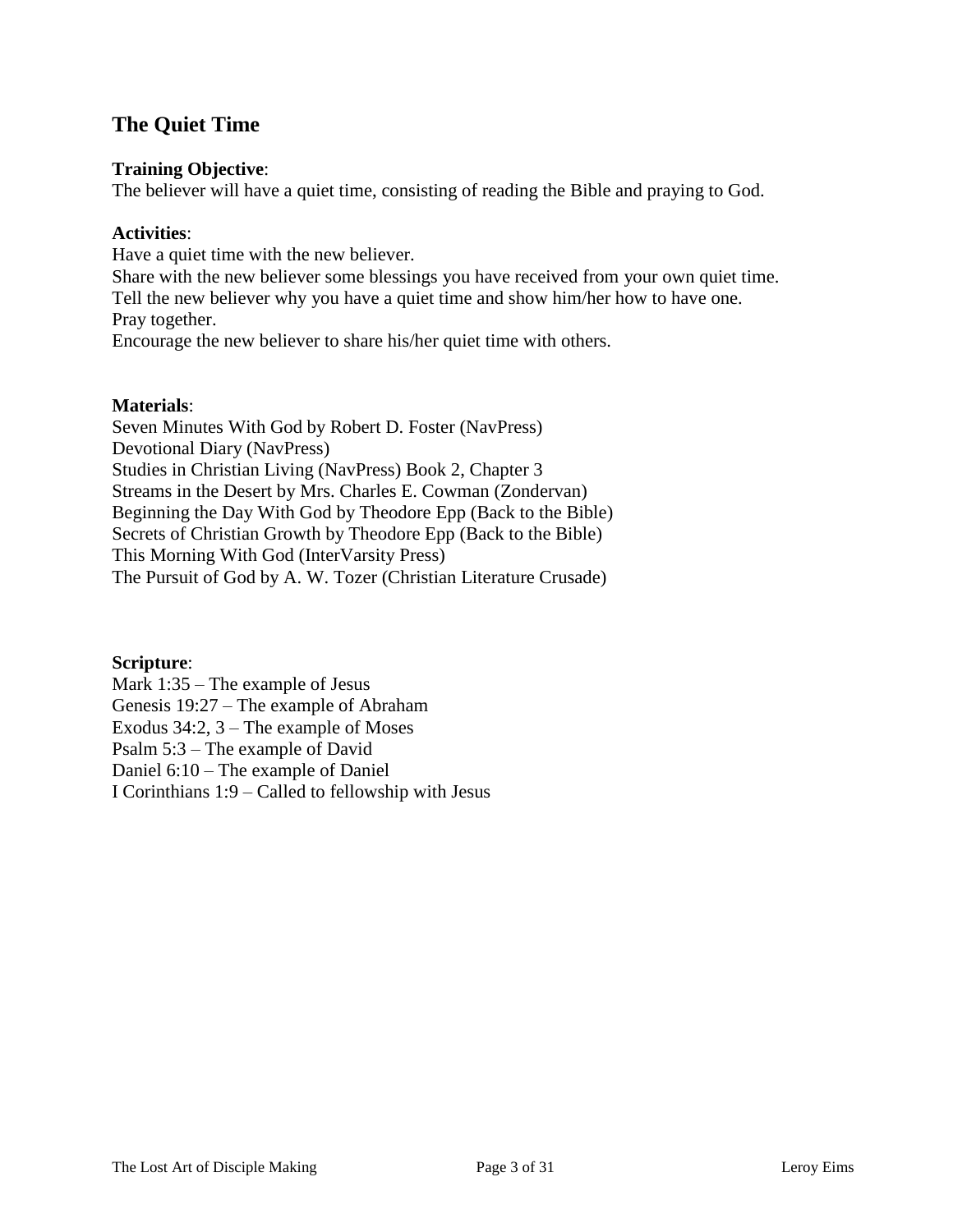# **Victory Over Sin**

#### **Training Objective**:

The believer will know how to experience victory over temptation through reliance on the Holy Spirit and trusting in the promises from the Word of God. This is evidenced by his/her clear testimony of a recent triumph over a specific temptation.

#### **Activities**:

Share a recent victory over sin with him/her. Go over I Corinthians 10:13 with him/her in detail. Memorize Psalm 119:9, 11 with him/her.

#### **Materials**:

Beginning With Christ (NavPress) Section 3 Lessons on Assurance (NavPress) Chapter 3 Studies in Christian Living (NavPress) Book 2, Chapter 1, Questions 12 – 21 Steps to Spiritual Victory by Theodore Epp (Back to the Bible)

### **Scripture**:

I Corinthians 10:13 – a way of relief promised I Corinthians 15:57 – victory through Jesus Isaiah 41:13 – God's help promised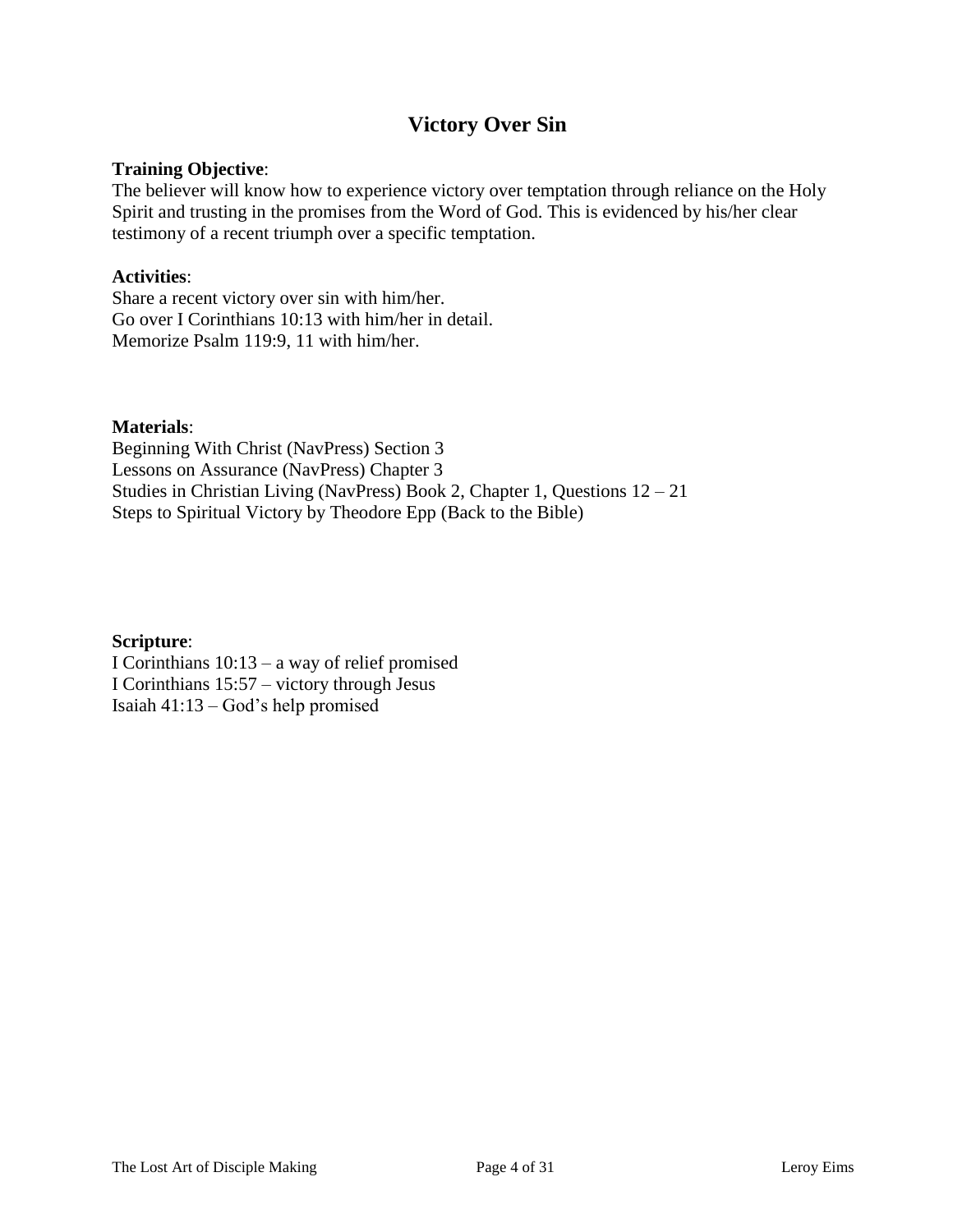# **Separation From Sin**

### **Training Objective**:

The believer is taking steps to separate from sin by avoiding it, memorizing passages of Scripture such as II Corinthians 6:17, 18, praying about it, and soliciting the prayers of other Christians.

### **Activities**:

Pray with him/her about this activity. Pray for him/her specifically. Share a personal victory over besetting sin with him/her. Get him/her to fellowship with victorious Christians. Read and pray over II Corinthians  $6:14 - 16$  with him/her.

### **Materials**:

Beginning With Christ (NavPress) Section 4 Lessons on Assurance (NavPress) Chapter 4 Studies in Christian Living (NavPress) Book 2, Chapter 1, Questions 22 - 25 Men Made New by John Stott (InterVarsity Press)

### **Scripture**:

I John  $1:5 - 2:2 -$  Walking in the light James 1:12 – Persevering in trials II Timothy  $2:19 - 22 -$  Departing from iniquity Romans  $6:12 - 14 -$  Sin should not dominate us I John 2:15, 16 – We should not love the world Romans 12:2 – Don't be conformed to the world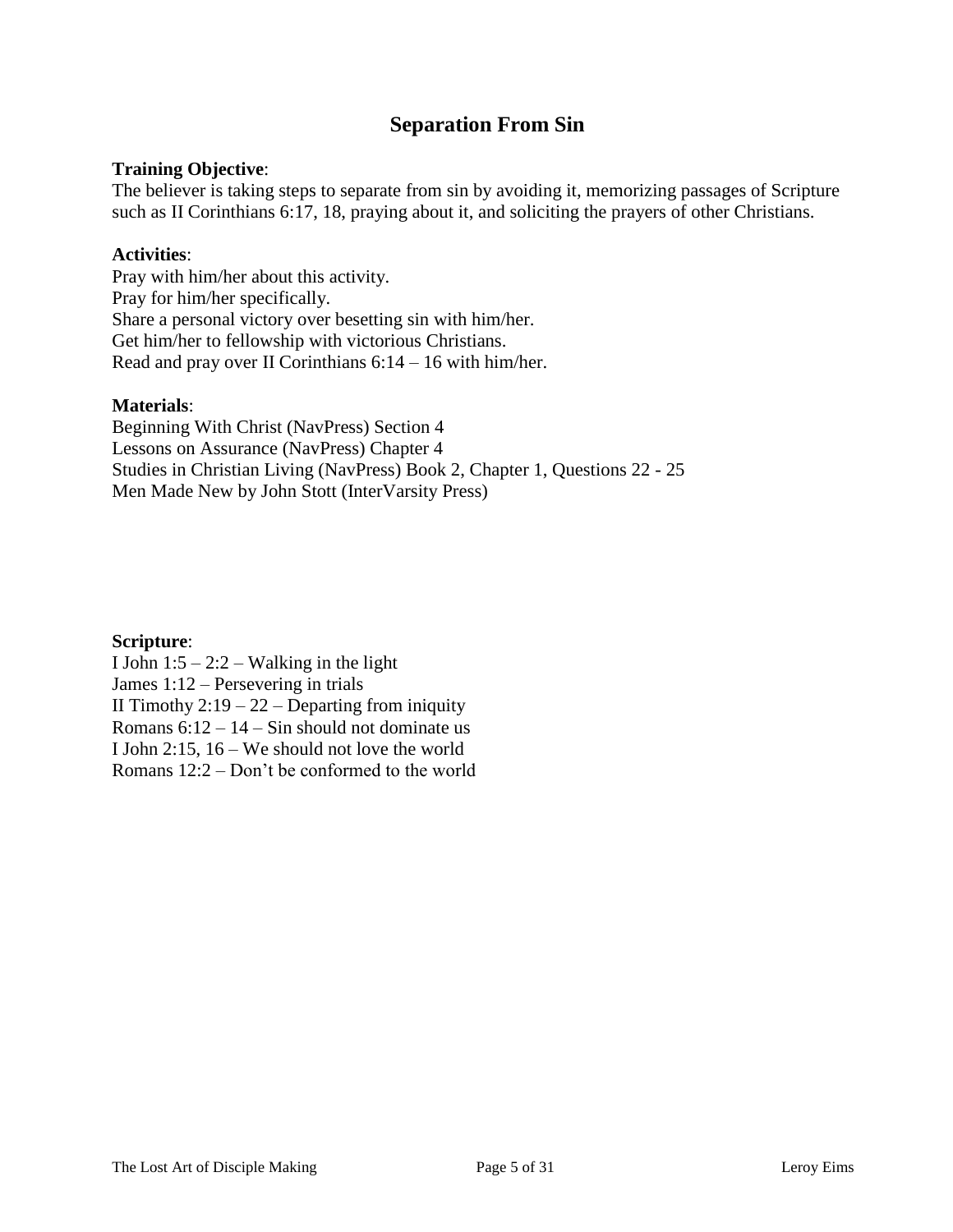# **Christian Fellowship**

## **Training Objective**:

The believer attends church, a Bible study group, and a prayer group.

### **Activities**:

Find out his/her church background. Take him/her to your church with you. Invite him/her to dinner to meet other Christians. Involve him/her in a Bible study group. Share with him/her why you go to church.

## **Materials**:

Studies in Christian Living (NavPress) Book 3, Chapter 1 Going On With Christ (NavPress) Section 6 What Every Christian Should Know About Growing by LeRoy Eims (Victor Books) p 57, 58, 158-160 Of God and Men by A. W. Tozer (Christian Publications)

# **Scripture**:

Acts 2:42 – Example of the early church I John 1:3 – Fellowship together Hebrews 10:24, 25 – Not to forsake fellowship Psalm 122:1 – Go to church with gladness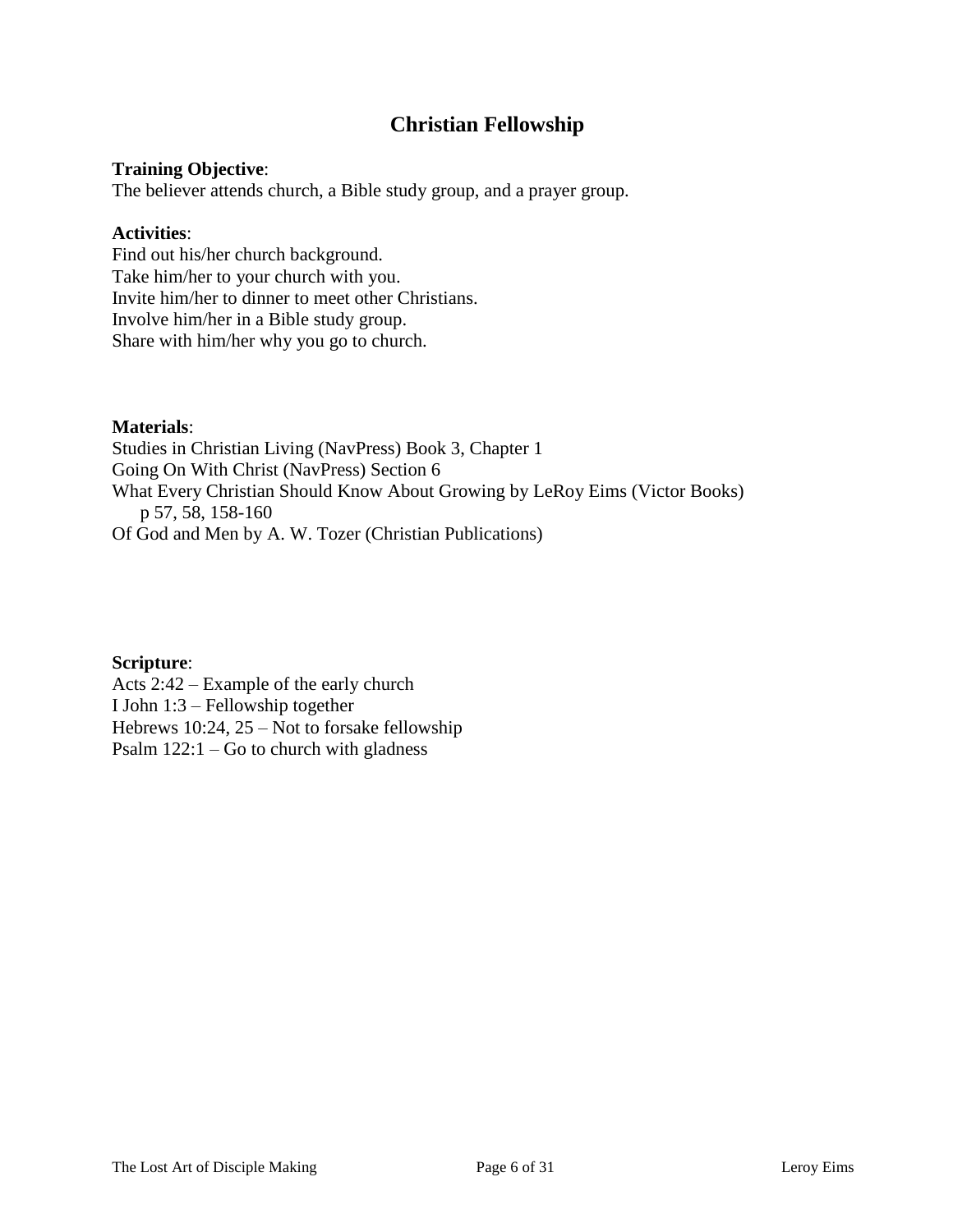# **The Bible**

### **Training Objective**:

The believer is learning the books of the Bible and shares his belief in its inspiration openly.

### **Activities**:

Help him/her obtain an accurate recent translation. Show him/her how to use a concordance. Show him/her how to use marginal notes, cross-references, and other helps in the Bible.

### **Materials**:

Going on With Christ (NavPress) Section 2 Lessons on Christian Living (NavPress) Chapter 2 Studies in Christian Living (NavPress) Book 3, Chapter 2 What Every Christian Should Know About Growing by LeRoy Eims (Victor Books) Chapter 2 Understand: A Straightforward Approach to Interpreting the Bible by Walter A. Henrichsen (NavPress)

Authority by D. M. Lloyd-Jones (InterVarsity Press)

# **Scripture**:

II Timothy 3:16, 17 – Inspiration of the Bible II Peter 1:21 – The Bible came by God's will Matthew 22:29 – Danger of not know the Scriptures Psalm 19:7 – 11 – Descriptions of God's Word Psalm 119:160 – The Word is true and eternal Psalm 119:105 – The Bible is a lamp and a light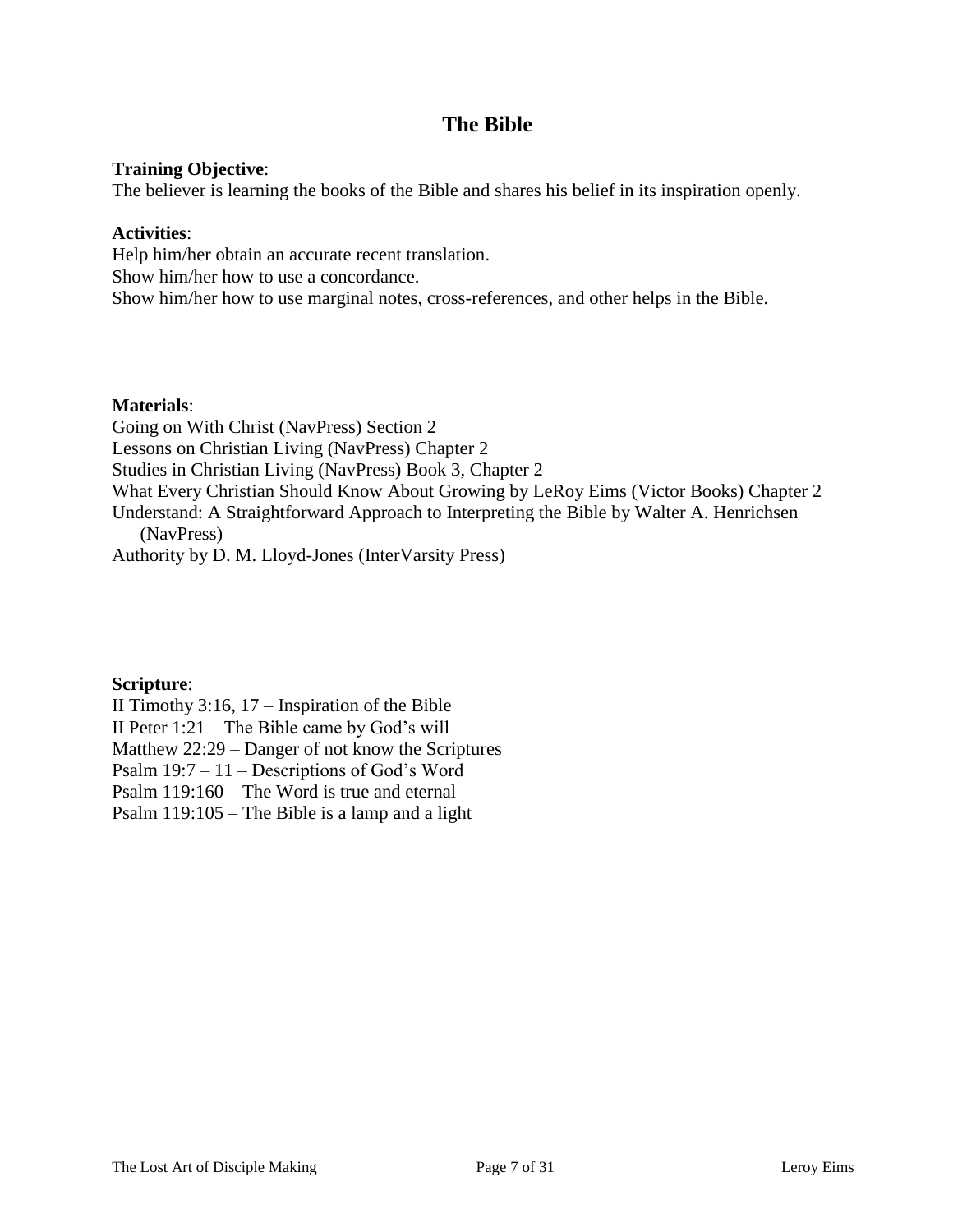# **Hearing the Word**

## **Training Objective**:

The believer will hear the Word preached and taught and will take notes on at least one message per week.

## **Activities**:

Go to church together. Teach him/her the value of notetaking. Share with one another what you received out of the sermon.

#### **Materials**:

Studies in Christian Living (NavPress) Book 3, Chapter 3, Questions 13 – 15

### **Scripture**:

Proverbs 28:9 – Hearing is a key to answered prayer Jeremiah 22:29 – The call to hear the Word Luke 19:48 – Hear attentively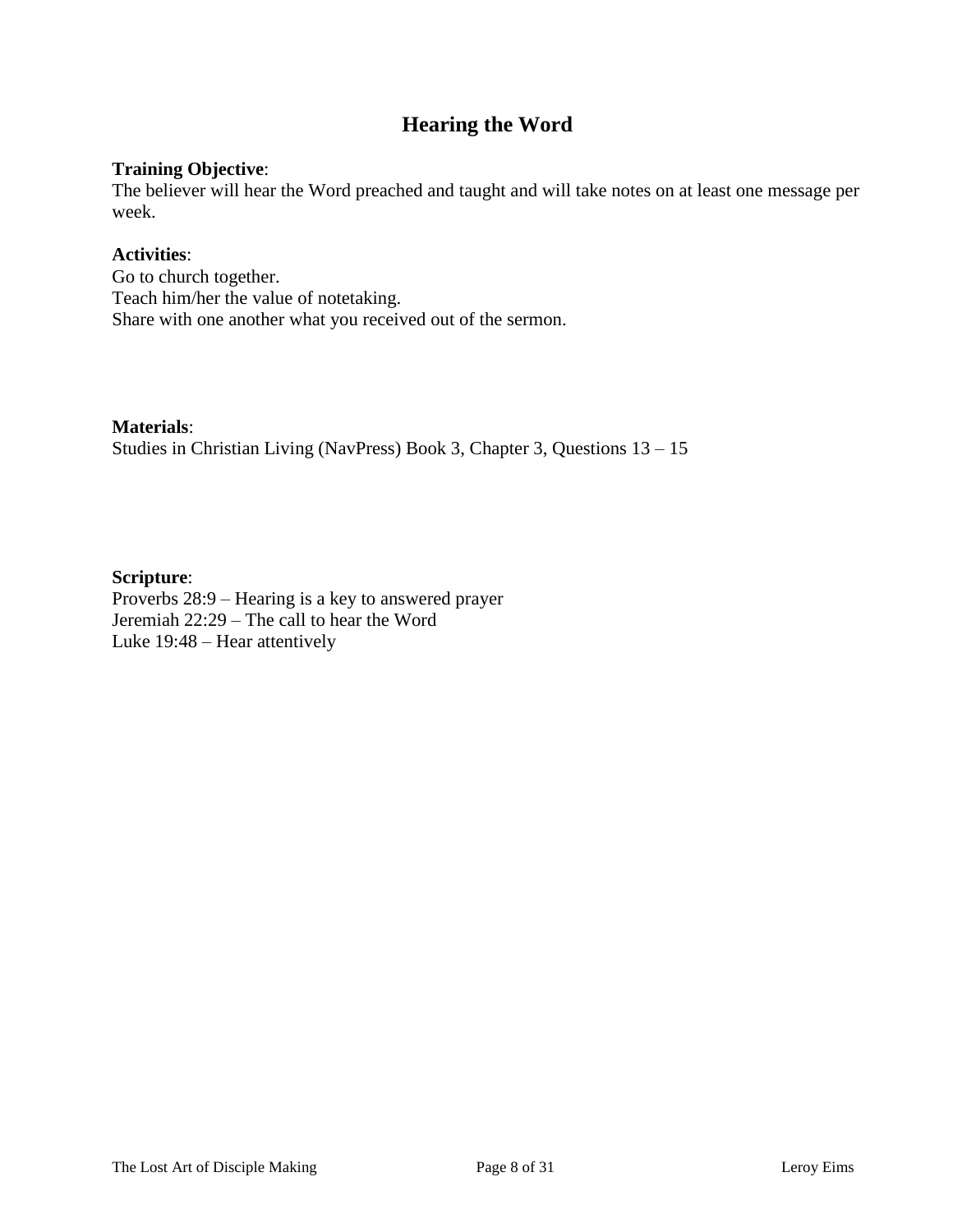# **Reading the Word**

### **Training Objective**:

The believer will systematically read his/her Bible.

#### **Activities**:

Share some personal blessings from your reading with him/her. Read a section of the Bible together. Get him/her started reading a New Testament book (Mark or John).

#### **Materials**:

Studies in Christian Living (NavPress) Book 3, Chapter 3, Questions 1 – 12, 16 – 19 What Every Christian Should Know About Growing by LeRoy Eims (Victor Books) p 31 Bible reading plan (one year)

#### **Scripture**:

I Timothy 4:13 – Read carefully Revelation 1:3 – The blessings of reading Deuteronomy 17:19 – The need for daily reading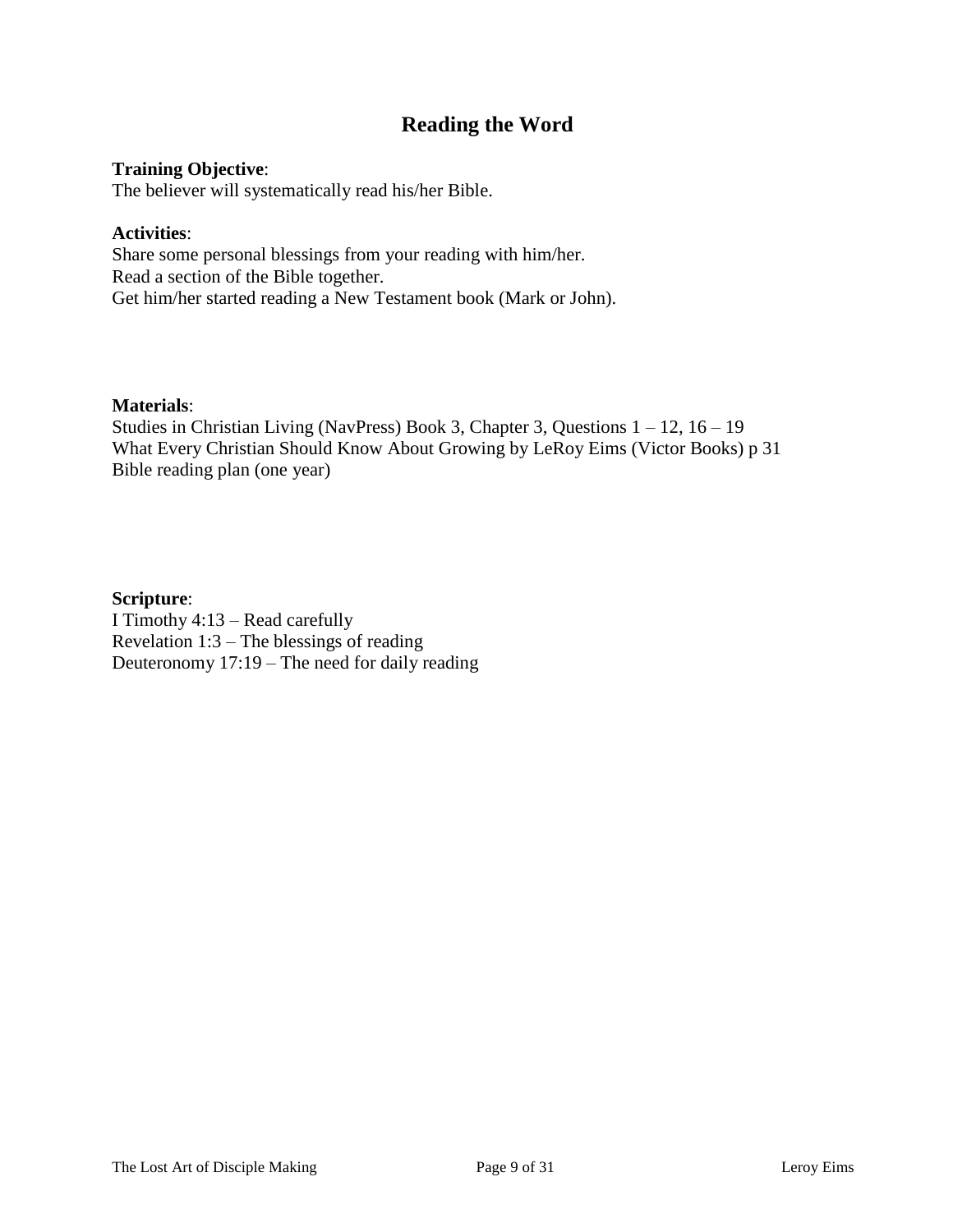# **Bible Study**

### **Training Objective**:

The believer will regularly complete his/her Bible study on time.

### **Activities**:

Share why you do Bible study with him/her. Do an actual Bible study with him/her. Show him/her the difference between Bible study and reading the Bible. Get him/her started in personal Bible study.

### **Materials**:

Studies in Christian Living (NavPress) Book 3, Chapter 3, Questions 18, 19 What Every Christian Should Know About Growing by LeRoy Eims (Victor Books) p 30

### **Scripture**:

Acts 17:11 – Commendation for Bible study Proverbs  $2:1 - 5 -$  Study is like searching for treasure Ezra 7:10 – The example of Ezra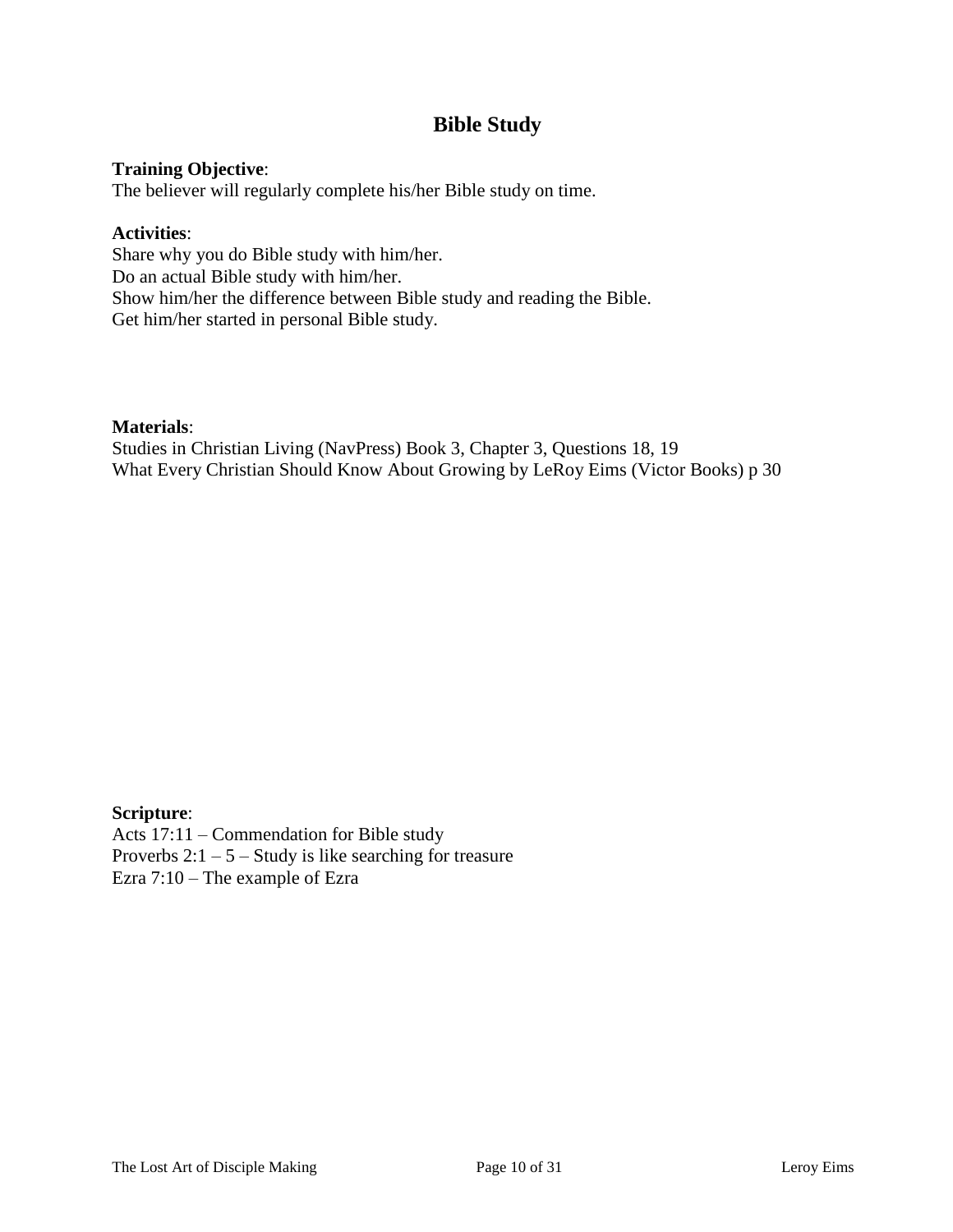# **Scripture Memory**

### **Training Objective**:

The believer is regularly memorizing Scripture and maintaining adequate review.

#### **Activities**:

Explain the personal blessings of Scripture memory. Memorize a Bible verse together. Review your verse together. Check on his/her Bible memorization verse review plan. Have him/her meet other Christians who are memorizing Scripture.

#### **Materials**:

Studies in Christian Living (NavPress) Book 3, Chapter 3, Questions 20 – 23 What Every Christian Should Know About Growing by LeRoy Eims (Victor Books) p 26 Beginning With Christ (NavPress) Going On With Christ (NavPress) The Topical Memory System (NavPress) Coming to Christ Through Scripture Memory by Dawson Trotman (NavPress)

**Scripture**: Colossians 3:16 – Memory enriches us Deuteronomy 6:6, 7 – Moses urges Scripture memorization Matthew 4:4 – The example of Christ Psalm 37:31 – It gives stability Proverbs  $7:1 - 3$  – Should be written on the heart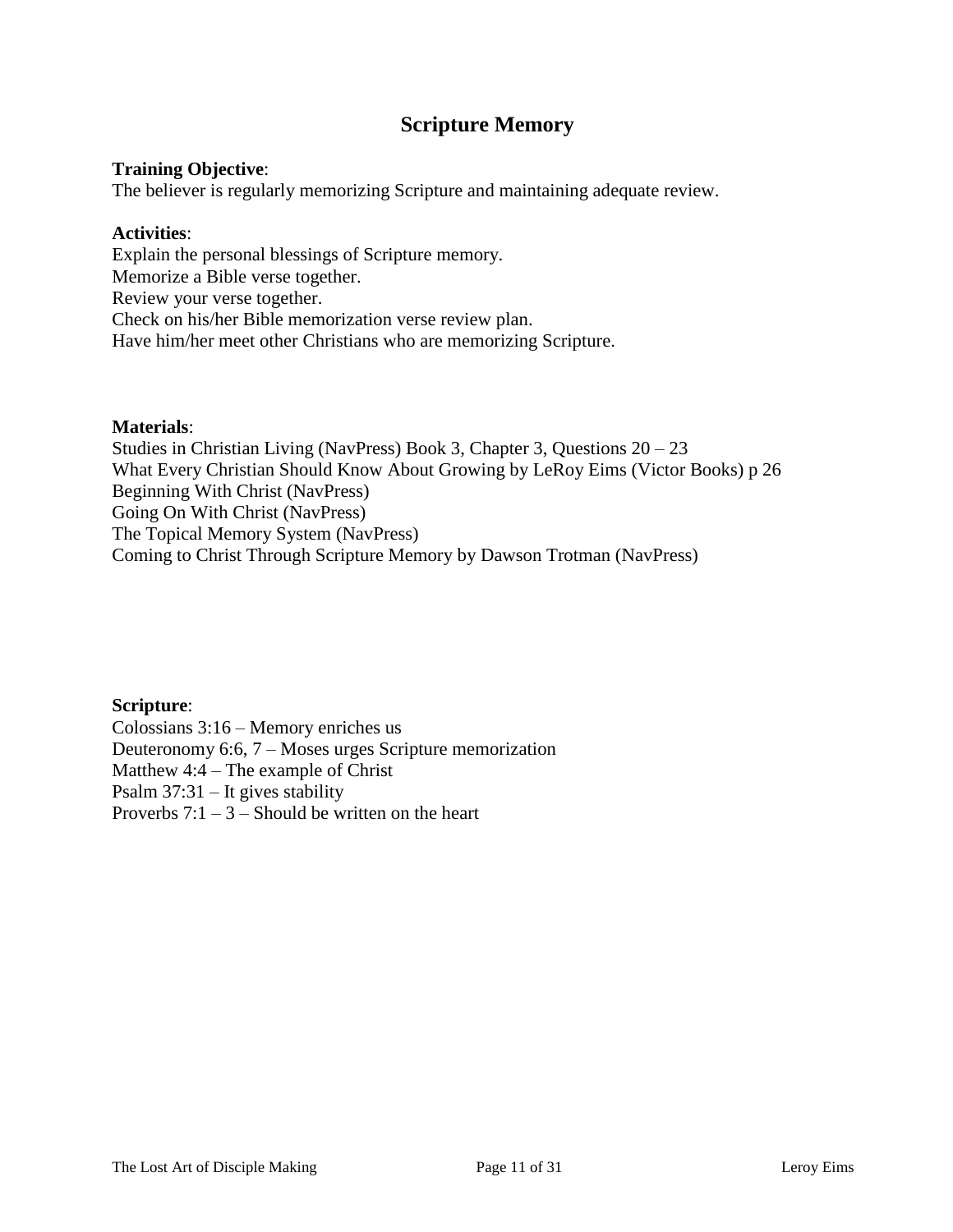# **Meditation on the Word**

#### **Training Objective**:

The believer will be able to explain the meaning of meditation and give a personal blessing from meditating on a recent memory verse.

#### **Activities**:

Share a blessing from your own meditation with him/her.

Go through a passage, visualize the context, and check with him/her regarding what the passage teaches (who, what, when, where, how, why questions).

Share with him/her a Bible meditation plan.

#### **Materials**:

A Primer on Meditation (NavPress) Studies in Christian Living (NavPress) Book 3, Chapter 3, Questions 24 27 What Every Christian Should Know About Growing by LeRoy Eims (Victor Books) p 32 Winning Ways by LeRoy Eims (Victor Books) p 123 – 124 Be the Leader You Were Meant to Be by LeRoy Eims (Victor Books) p 19 Meditation, the Bible Tells You How by Jim Downing (NavPress)

#### **Scripture**:

Psalm 1 – Results of meditation Joshua 1:8 – Promises to the one meditating Jeremiah 15:16 – Meditation brings joy Philippians 4:8 – Mental discipline of meditation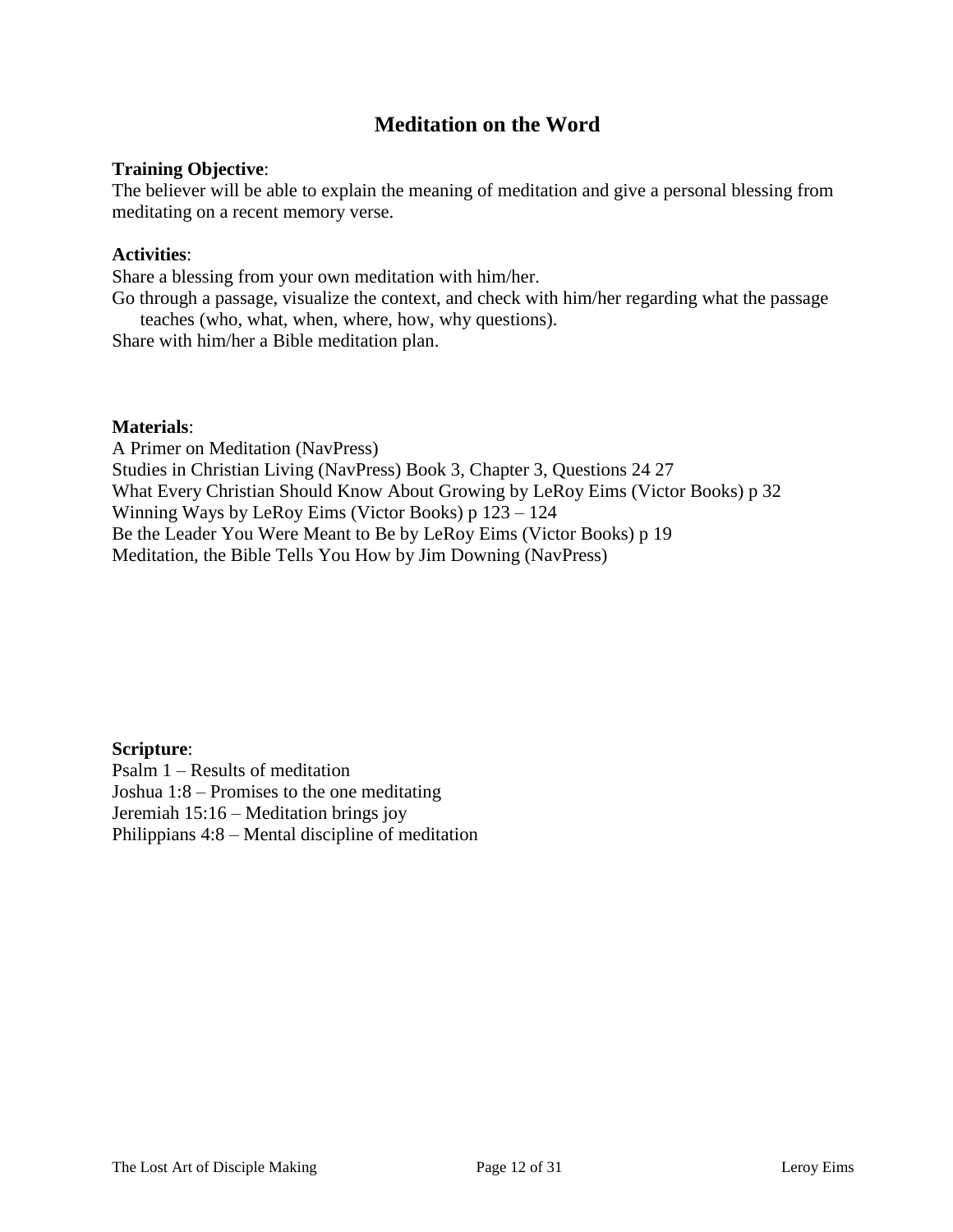# **Application of the Word**

### **Training Objective**:

The believer demonstrates a desire to apply the Word of God by writing and completing one or more specific applications of the Word of God to his/her own life.

#### **Activities**:

Share an application of the Word of God you have written with him/her. Have him/her share an application of the Word of God written by them. Pray about your application and his/her application.

#### **Materials**:

What Every Christian Should Know About Growing by LeRoy Eims (Victor Books) p 56, 57 Christian Maturity – How? By Theodore Epp (Back to the Bible)

#### **Scripture**:

James  $1:22 - 25$  – We must do what the Word says Psalm 119:56, 60 – Meditation leads to application II Timothy 3:16,  $17 - God's Word$  is profitable for life Luke  $6:46 - 49$  – Obedience is a sure foundation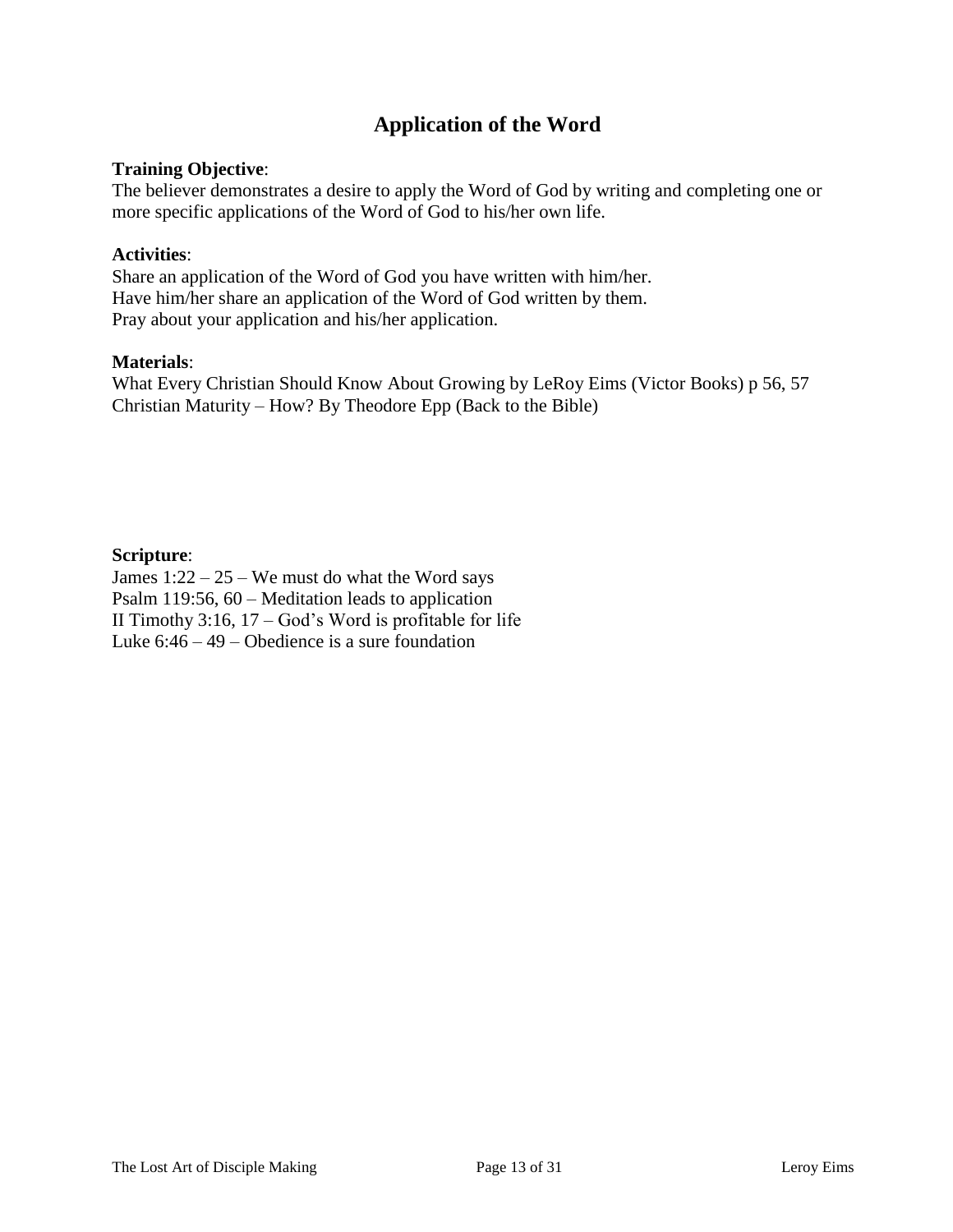# **Prayer**

# **Training Objective**:

The believer demonstrates a consistent prayer life by praying daily for a minimum of ten minutes and confidently participates in group (public) prayer.

### **Activities**:

Ask him/her to share some answers to their prayers. Observe what he/she prays for in a group situation. Share Scriptures with him/her that can be used in praying. Pray with him/her in both planned and spontaneous situations. Help him/her develop a prayer list. Ask him/her to pray for one of your needs. Pray regularly with him/her at set times as well as "on the run". Share your answers to prayer with him/her. Take him/her to a prayer group. Introduce him/her to people of prayer.

### **Materials**:

Studies in Christian Living (NavPress) Book 6, Chapter 3 Beginning With Christ (NavPress) Section 2 Lessons on Assurance (NavPress) Chapter 2 Power Through Prayer by E. M. Bounds (Moody) How to Get Results Through Prayer by Jerry Bridges (NavPress) Effective Prayer by J. Oswald Sanders (Moody) What Every Christian Should Know About Growing by LeRoy Eims (Victor Books) Chapter 3 Winning Ways by LeRoy Eims (Victor Books) p 134 – 135 Be the Leader You Were Meant to Be by LeRoy Eims (Victor Books)  $p\ 21 - 23$ 

### **Scripture**:

I Thessalonians 5:17 – Pray without ceasing Matthew  $6:6$  – Pray privately John 17 – The example of Christ James 5:17 – Prayer brings results Philippians 4:6, 7 – Pray for personal concerns Matthew 21:22 – Pray in faith I John 3:22 – Obedience is a condition for answered prayer Matthew 7:7 – Keep asking, seeking, and knocking Ephesians  $6:18$  – Pray at all times for the saints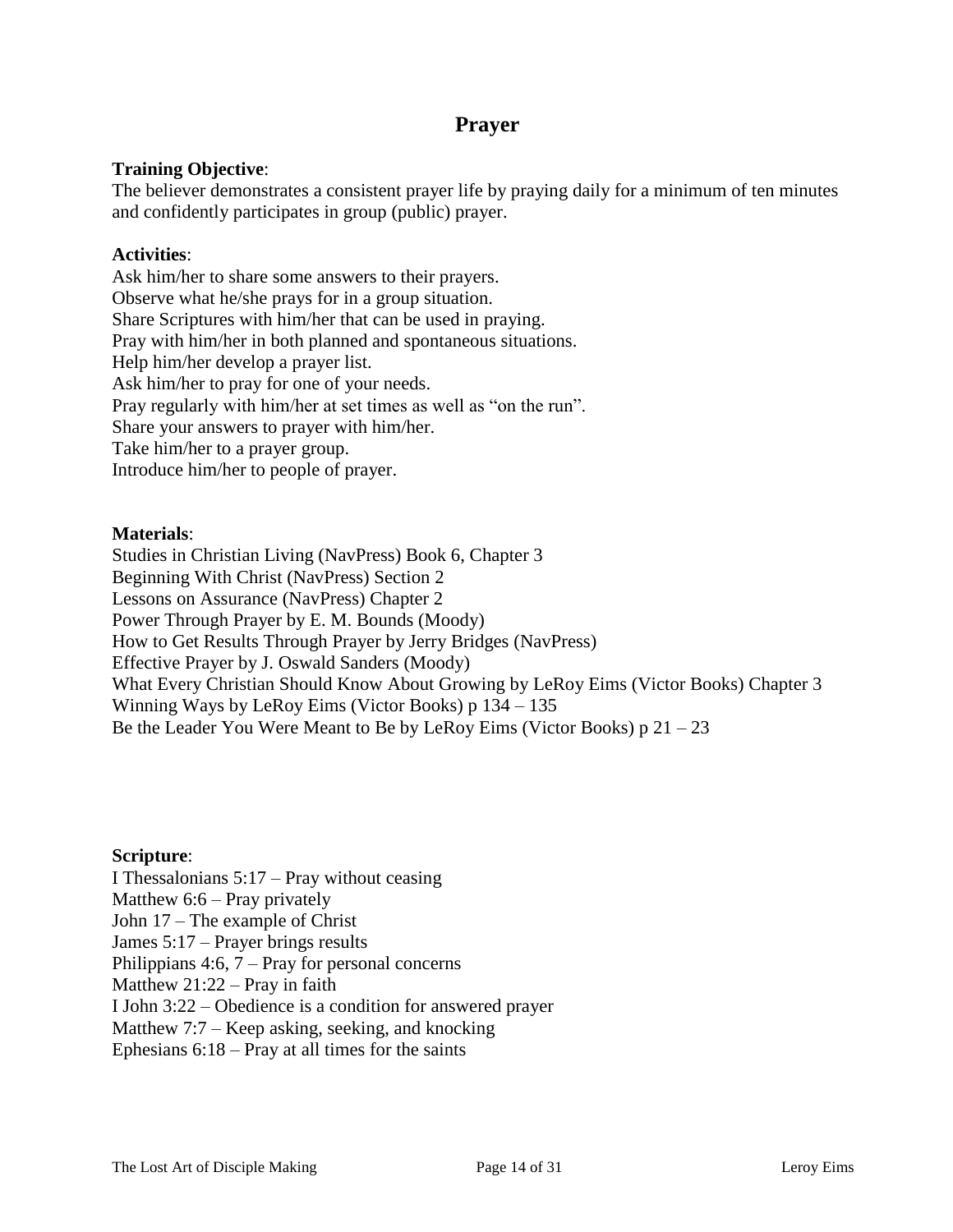# **Personal Testimony**

### **Training Objective**:

The believer has prepared a three minute written testimony, including at least one Scripture, and has shared it with at least two Christians and two non-Christians within one month.

#### **Activities**:

Share your testimony with him/her.

Have him/her share his/her testimony with you.

Study Acts 26 together; point out Paul's approach, personal background and his meeting Jesus. Take him/her witnessing with you.

While witnessing, draw out his/her testimony with questions.

Ask him/her to share his/her testimony with Christians (in a Bible study group, for example).

Review with him/her his/her testimony as to content and clarity.

Pray with him/her about relatives and friends with whom he/she can share his/her testimony.

Pray that God would build this desire into his/her life.

Introduce him/her to other Christians' testimonies.

#### **Materials**:

Studies in Christian Living (NavPress) Book 2, Chapter 4, Questions 12 - 21

Born to Reproduce by Dawson Trotman (NavPress)

Coming to Christ Through Scripture Memory by Dawson Trotman (NavPress)

What Every Christian Should Know About Growing by LeRoy Eims (Victor Books) p 104 – 106

### **Scripture**:

Luke 8:38, 39 – Illustrating a changed life

Acts  $26:1 - 23 - Paul's testimony$ 

John 9:25 – The former blind man's testimony

I John 1:3 – Declare what you have experienced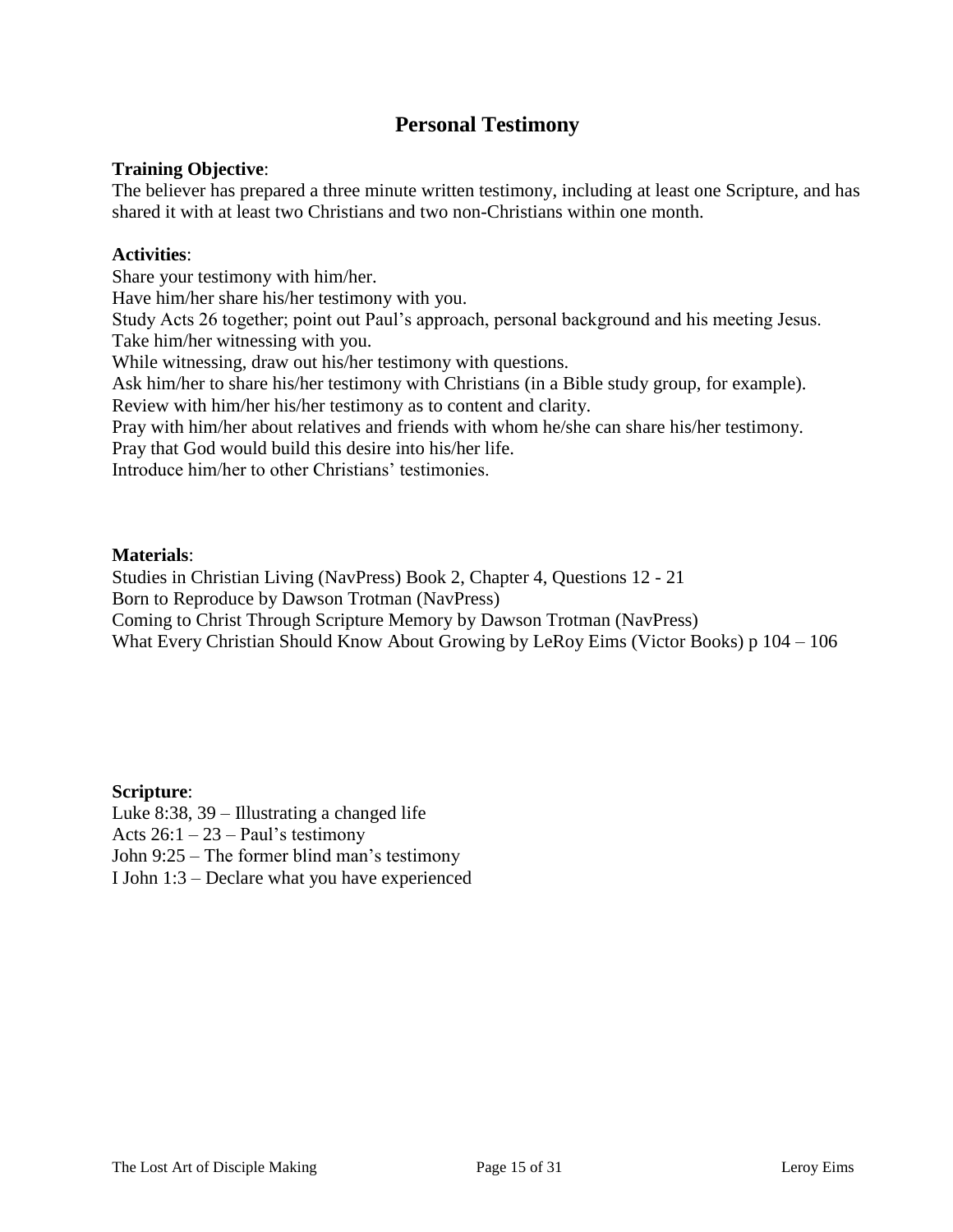# **Lordship of Christ**

### **Training Objective**:

The believer evidences a lordship commitment by having allowed Christ to control at least one uncommitted area of his/her life.

### **Activities**:

Ask him/her to read, My Heart, Christ's Home by Robert Munger. Check his follow-through on application from his/her Bible study. Share a personal testimony with him/her on how you made Christ your Lord. Study Colossians 1:18 and Hebrews 1 with him/her. Listen to the tape: The Worthiness of Christ by George Sanchez (NavPress). Counsel with him/her on the check chart on lordship found in: Studies in Christian Living, Book 2, page 14.

#### **Materials**:

Studies in Christian Living (NavPress) Book 2, Chapter 2 My Heart, Christ's Home by Robert Munger (NavPress) What Every Christian Should Know About Growing by LeRoy Eims (Victor Books) Chapter 5

### **Scripture**:

Luke 6:46 – Obedience to Christ is a necessity Romans 12:1, 2 – Decisive commitment is needed Colossians 1:18 – Christ must be preeminent Hebrews  $1:2$  – Christ is heir of all things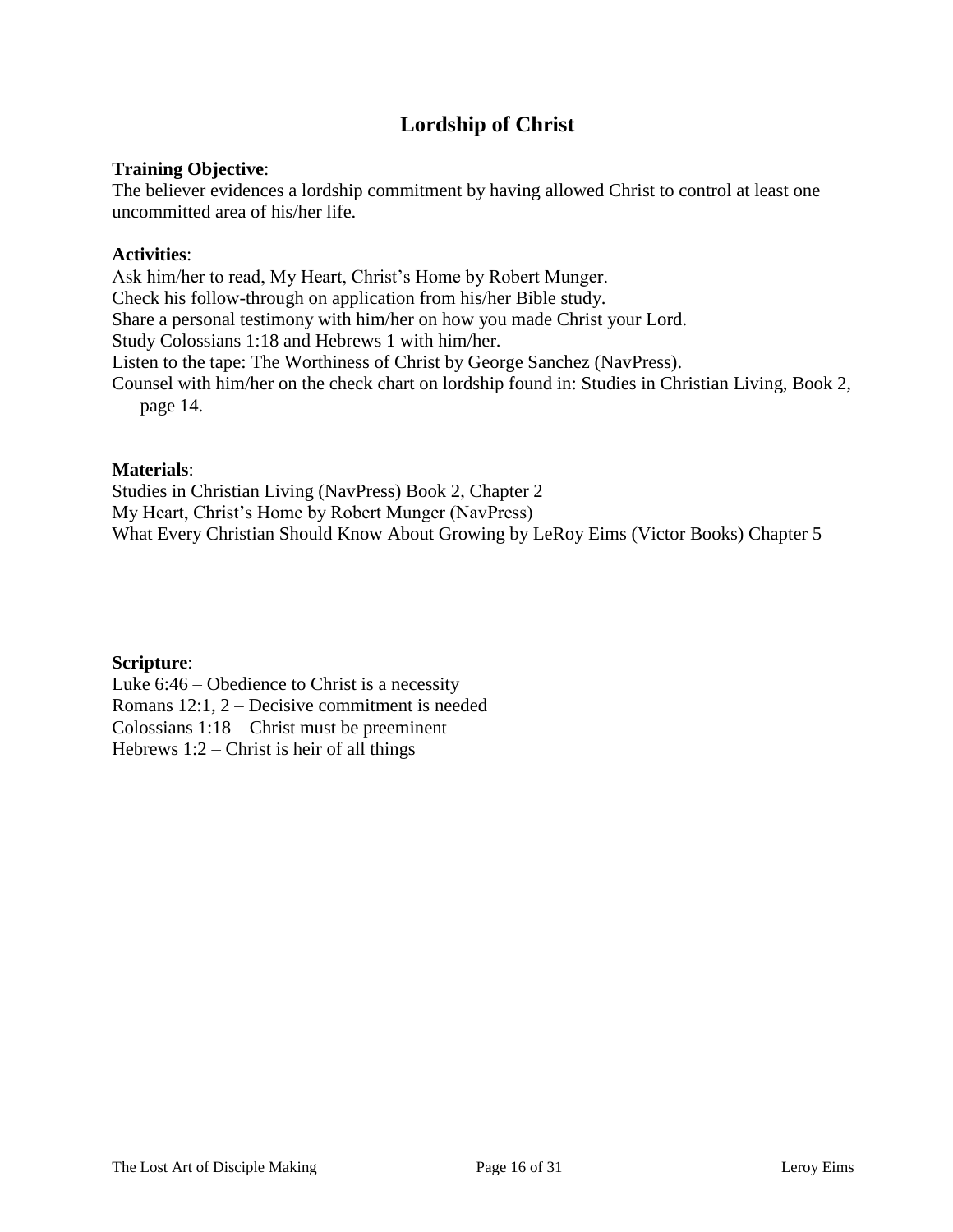# **Faith**

### **Training Objective**:

The believer evidences the fruit of trusting God for specific needs.

### **Activities**:

Share a fresh personal testimony with him/her on what God has done for you in response to faith. Read through Hebrews 11 together.

### **Materials**:

Lessons on Christian Living (NavPress) Chapter 4 Going On With Christ (NavPress) Section 4 What Every Christian Should Know About Growing by LeRoy Eims (Victor Books) p 160-162. God Can Make It Happen by Russ Johnston (Victor Books)

### **Scripture**:

Hebrews 11:6 – Impossible to please God without faith I John 5:4 – Faith overcomes the world Romans 4:20 – 21 – Faith glorifies God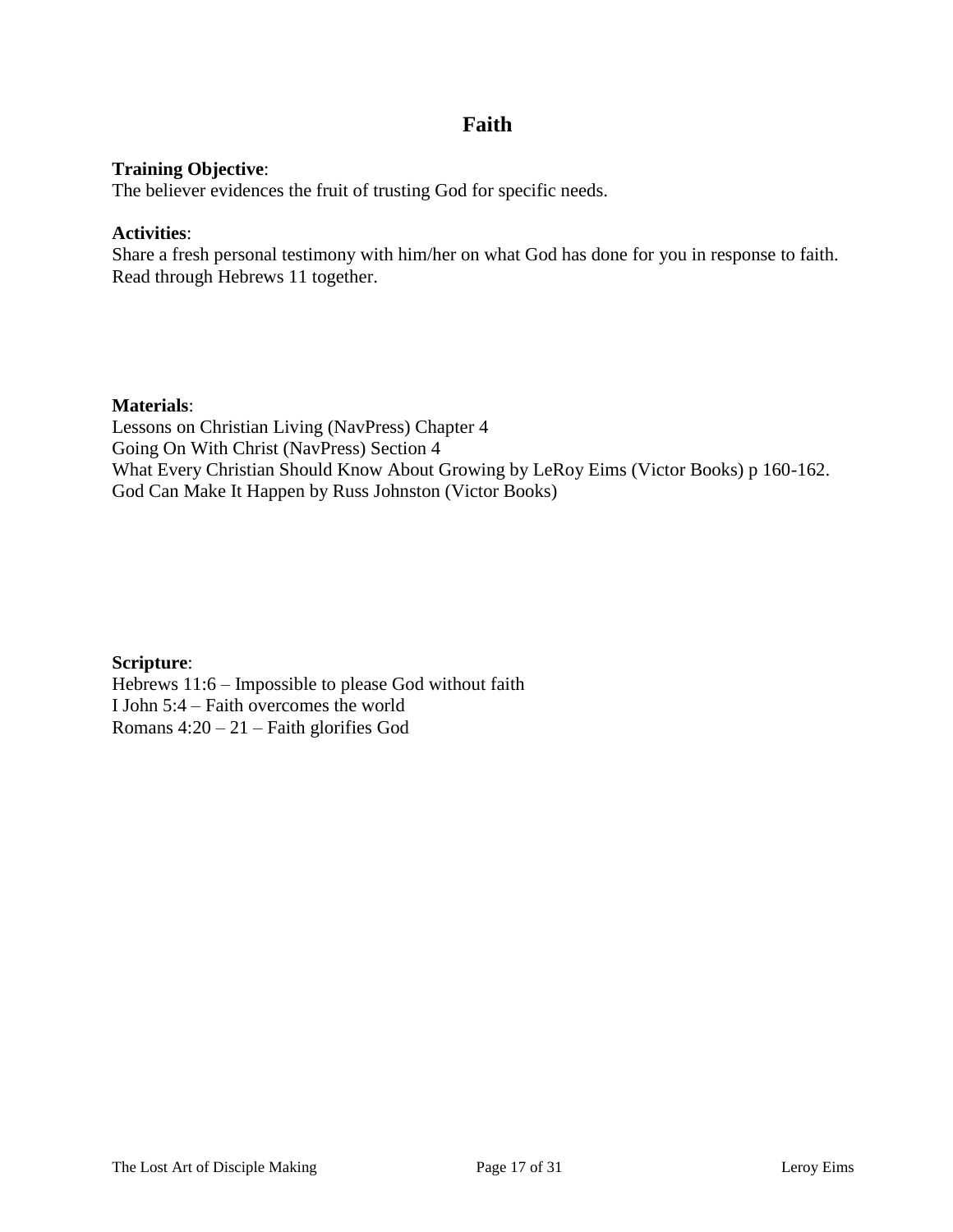# **Love**

## **Training Objective**:

The believer shows love for others by having concern for them, acting in a loving manner, and doing something for a needy person (at least once during the week).

### **Activities**:

Share with him/her a personal example. Demonstrate love to him/her. Share scriptural examples and principles with him/her. Visit a hospital, rest home, and/or prison. Do a study together on I Corinthians 13.

### **Materials**:

Studies in Christian Living (NavPress) Book 4, Chapter 1 Going On With Christ (NavPress) Section 5 The Greatest Thing in the World by Henry Drummond (Revell) What Every Christian Should Know About Growing by LeRoy Eims (Victor Books), p 76-77 The Mark of the Christian by Francis Schaeffer (InterVarsity Press)

**Scripture**: John  $13:34 - 35$  – The command to love. I John 3:17 – 18 – Love meets other's needs. John 15:13 – Love means total sacrifice. I Corinthians  $13:4 - 7$  – How to love others. I John  $4:7 - 21$  – We are to love one another.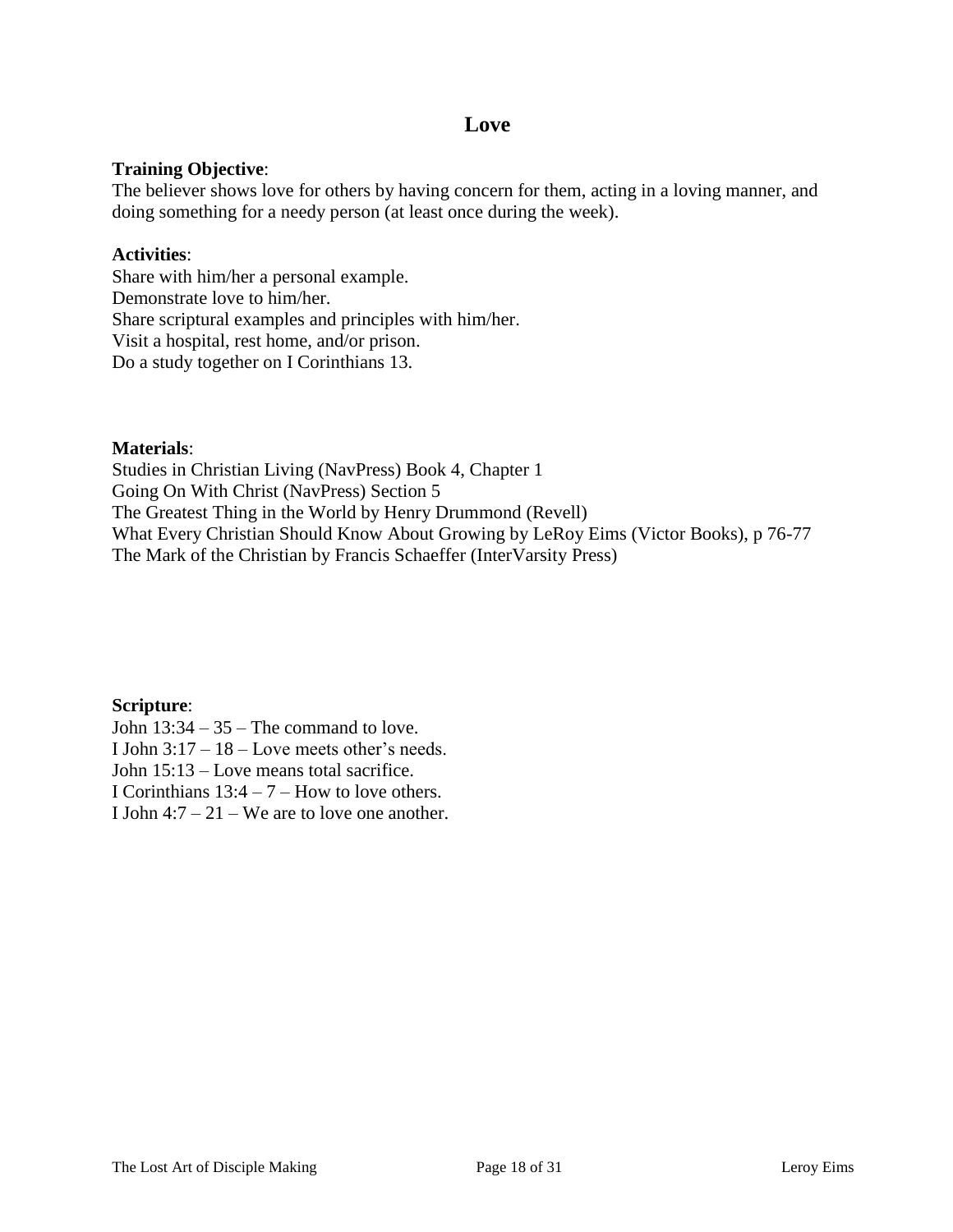# **The Tongue**

### **Training Objective**:

The believer demonstrates control over his/her tongue.

#### **Activities**:

Share with him/her how you have controlled your tongue. Do a Bible study on James 3 together.

### **Materials**:

Studies in Christian Living (NavPress) Book 4, Chapter 3, Questions  $1 - 8$ What Every Christian Should Know About Growing by LeRoy Eims (Victor Books) p 120-122.

### **Scripture**:

Ephesians 4:29 – Speak only edifying words. Proverbs 26:20 – Don't be a talebearer. Proverbs 18:6,  $7 - A$  fool's mouth is his/her ruin. Psalm 71:15 – The mouth is to praise God. Colossians 4:6 – Speak gracious words. James 1:26 – Control negative speech. James  $3:1 - 12$  – Danger of an uncontrolled tongue.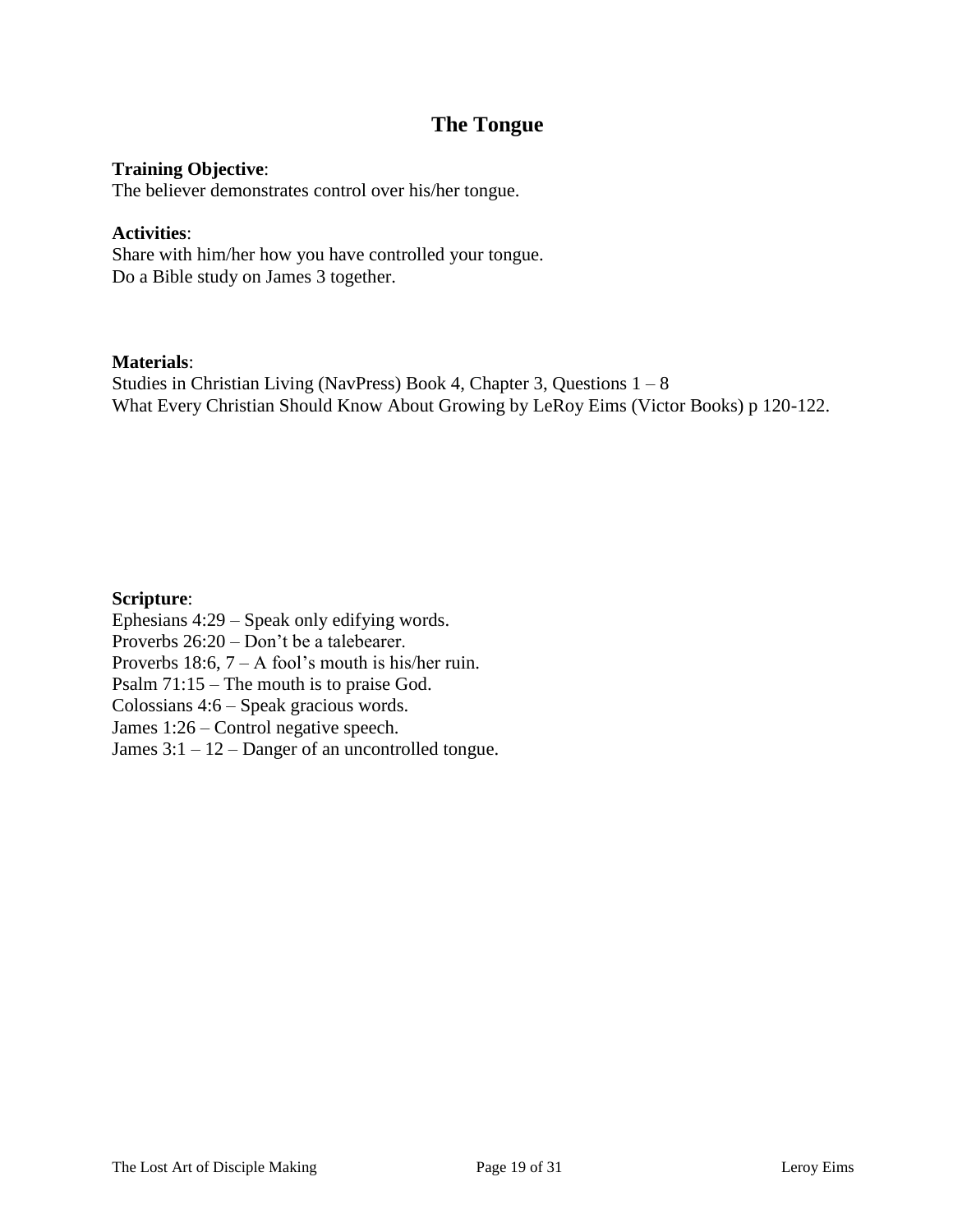# **The Use of Time**

### **Training Objective**:

The believer demonstrates growth in the effective use of his/her time by forming and following a schedule.

### **Activities**:

Work out a schedule with him/her. Help him/her make the time effective through instruction. Encourage him/her by praying with him/her for this area.

### **Materials**:

Studies in Christian Living (NavPress) Book 4, Chapter 4, Questions 1 - 8 Tyranny of the Urgent (InterVarsity Press) Your Job – Survival or Satisfaction? By Jerry and Mary White (Zondervan)

### **Scripture**:

Ephesians  $5:15 - 17$  – Redeeming the time. Psalm 90:10, 12 – Planning your time. Ecclesiastes 3:1 – Priority of time. James 4:14 – Brevity of life. Romans 13:11 – Urgency of time. Proverbs 31:27 – Not wasting time.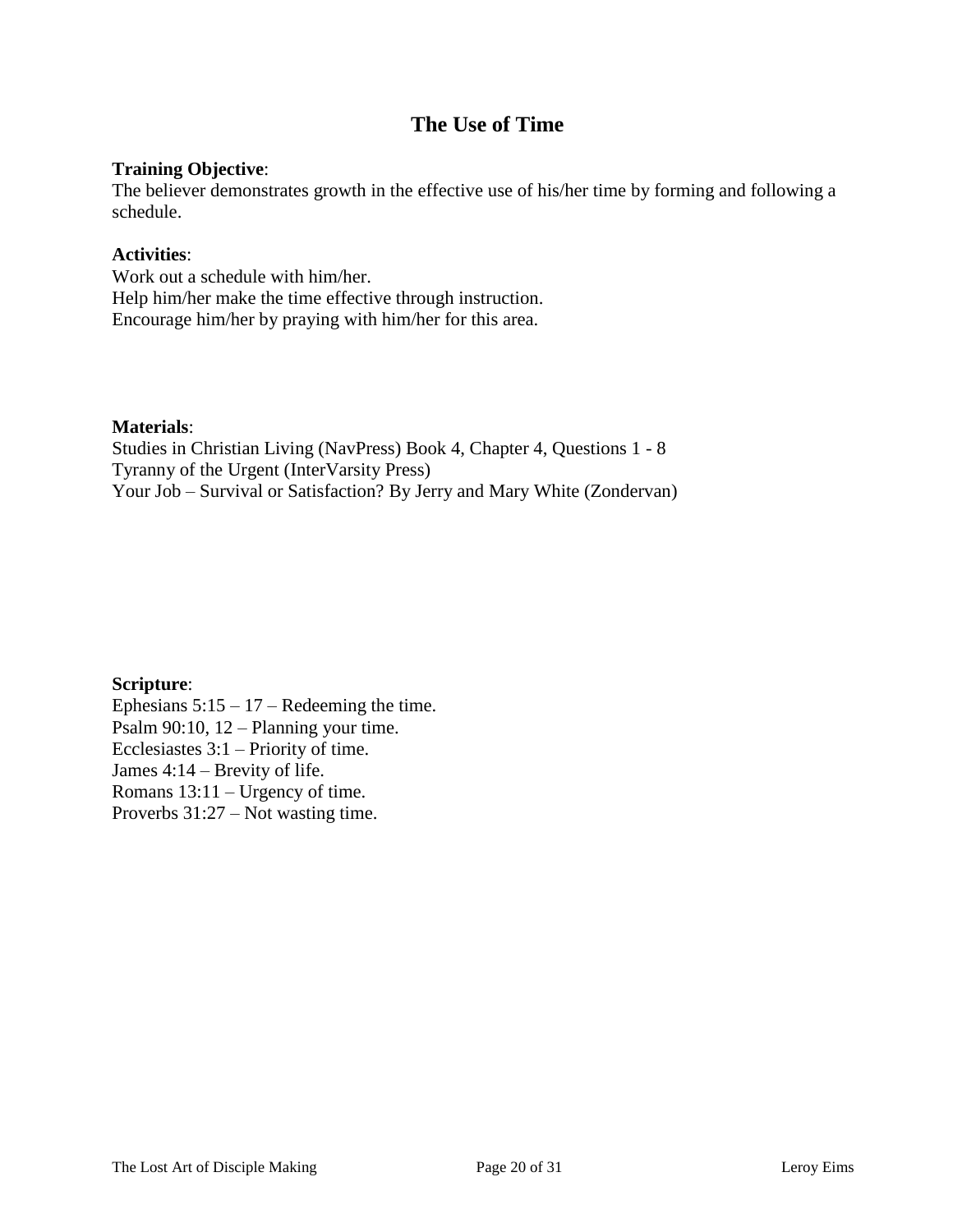# **The Will of God**

## **Training Objective**:

The believer shares how he/she made one major decision, utilizing Biblical principles on knowing the will of God.

### **Activities**:

Share a personal experience of finding God's will. Have other Christians do the same. Have him/her share with you how he/she makes major decisions.

#### **Materials**:

Studies in Christian Living (NavPress) Book 4, Chapter 4, Questions 17 - 28 Finding God's Will by Paul Little (InterVarsity Press) What Every Christian Should Know About Growing by LeRoy Eims (Victor Books) p 54 –56 Beginning With Christ (NavPress) Section 5 Lessons on Assurance (NavPress) Chapter 5 How to Know the Will of God by G. C. Weiss (Back to the Bible) How to Know the Will of God by Russ Johnston (NavPress)

**Scripture**:

Psalm 119:105 – Direction through God's word Proverbs 15:22 – Obtaining godly counsel John 16:13 – The Holy Spirit's ministry in our lives Romans  $12:1$ ,  $2 - God's$  will is good, pleasing, perfect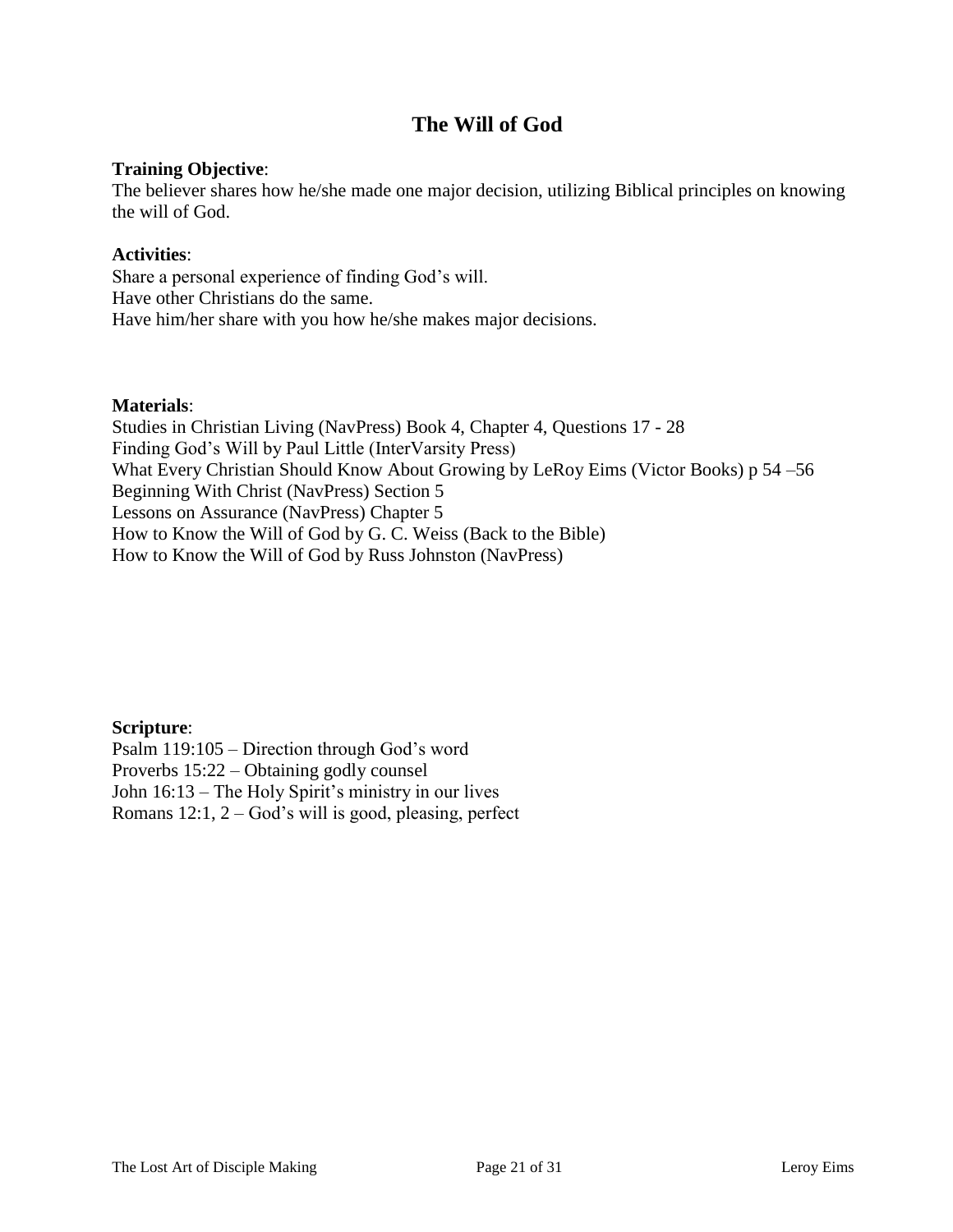# **Obedience**

## **Training Objective**:

The believer is learning to be an obedient Christian as evidenced by his/her carrying out specific Bible study applications.

### **Activities**:

Discuss with him/her how to make specific applications. Check up on his/her previous applications. Share illustrations from your own life. Share the results of one of your own Bible study applications.

### **Materials**:

What Every Christian Should Know About Growing by LeRoy Eims (Victor Books) p 70-71. My Heart, Christ's Home (InterVarsity Press) Being a Christian by John Stott (InterVarsity Press)

# **Scripture**:

John 14:21 – Love is proved by obedience. Job 17:9 – Strength results from continued obedience. John 15:10, 14 – Obedience brings fruitfulness and pleases God. I Samuel 15:22 – Obedience is better than sacrifice. Psalm 119:59, 60 – God wants instant obedience. James 4:17 – Disobedience is sin. John 14:23 – Incentive for obedience.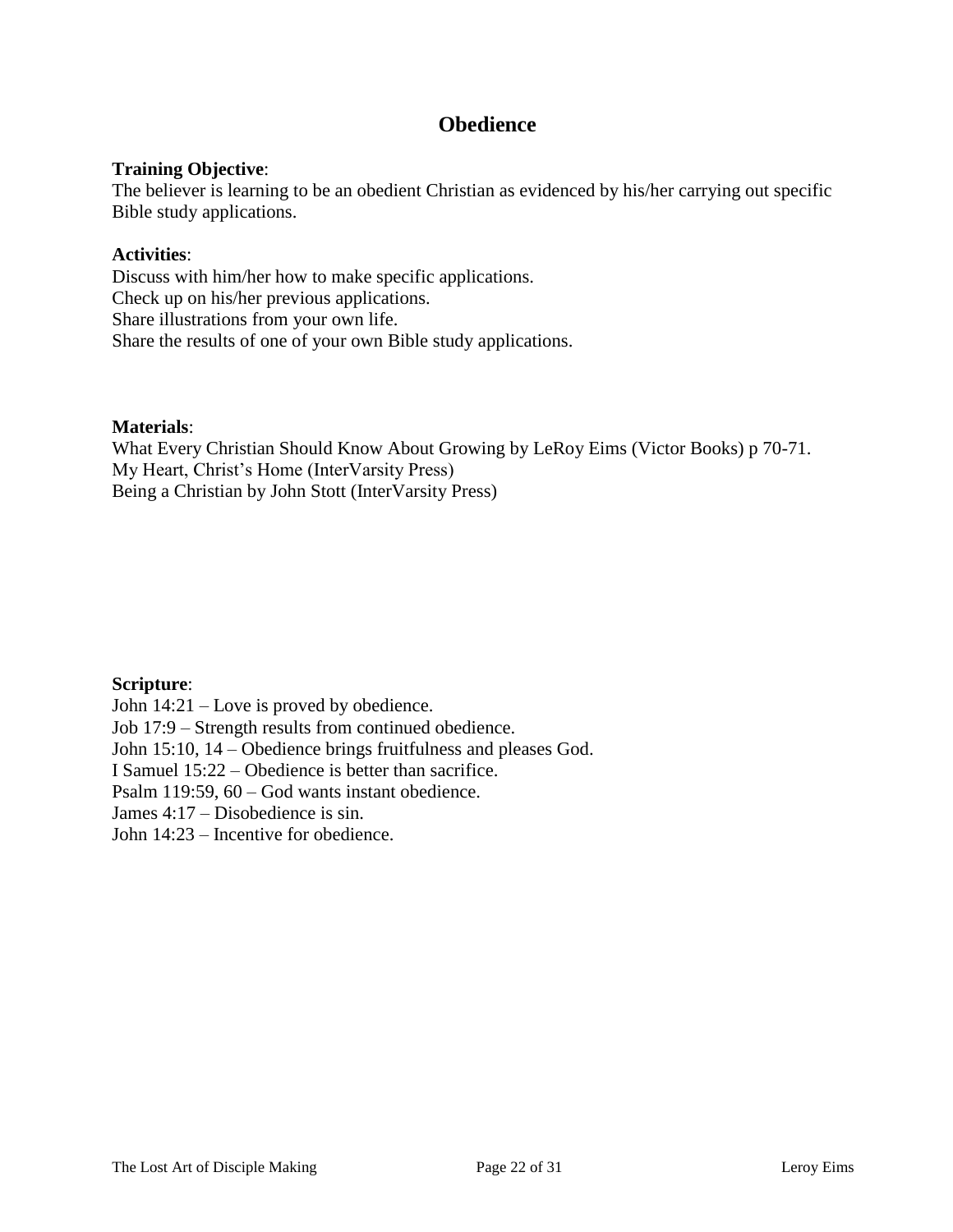# **The Holy Spirit**

### **Training Objective**:

The believer is able to express through Scripture who the Holy Spirit is and how He helps us in our daily walk. He/she can explain to another person how to walk in the Spirit.

### **Activities**:

Teach him/her who the Holy Spirit is by explaining the concept of the Trinity. Pray with him/her asking the Holy Spirit's guidance. Observe and point out his/her areas of personal victory. Set an example of praying for the Holy Spirit's control. List items that grieve the Holy Spirit and quench Him.

### **Materials**:

Studies in Christian Living (NavPress) Book 5, Chapter 2 What Every Christian Should Know About Growing by LeRoy Eims (Victor Books) p 149-151. Going On With Christ (NavPress) Section 3 Lessons on Christian Living (NavPress) Chapter 3 Baptism and Fullness of the Holy Spirit by John Stott (InterVarsity Press)

### **Scripture**:

John  $14:16$ ,  $17$  – He is the Comforter. Romans 8:26 – He helps us pray. John 16:7, 8 – The ministry of the Spirit. Galatians 5:22, 23 – The fruit of the Spirit. Ephesians 5:18 – Be filled with the Spirit. Romans 8:5, 6 – Spirit and flesh conflict. Romans  $12:3 - 8$  – Gifts of the Holy Spirit. I Corinthians 12:13, 14 – Ministry of the Spirit. Zechariah 4:6 – The power of the Spirit. Romans 8:16, 17 – Spirit bears us witness. John 16:13 – 15 – Spirit glorifies Christ. John 15:26, 27 – The witness of the Spirit.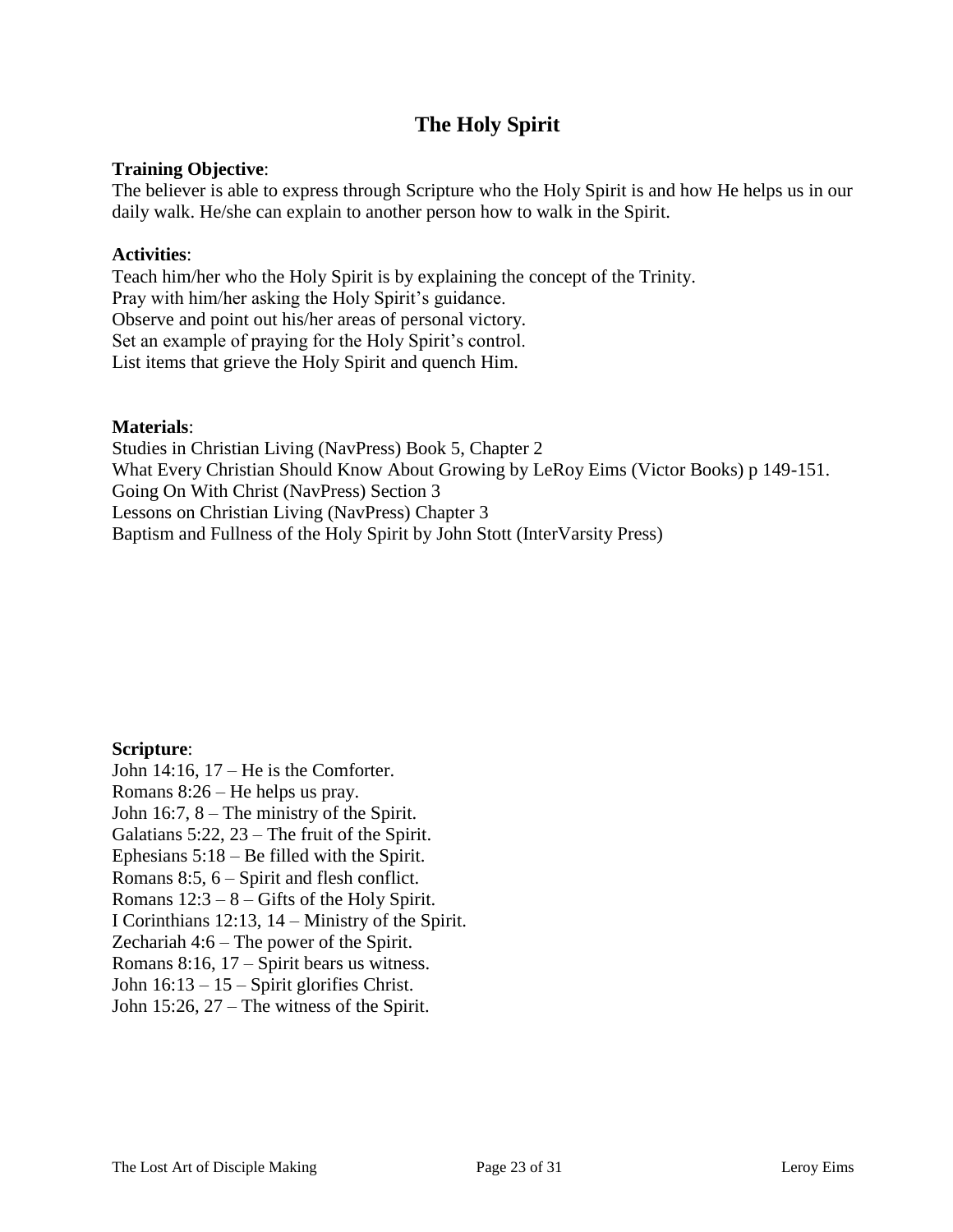# **Satan (Know Your Enemy)**

#### **Training Objective**:

The believer expresses instances of personal victory over Satan by use of prayer and Scripture. He/she has shared how he/she has overcome an attack of Satan in his/her life by using the Word. He/she prays against Satan as a personal spiritual enemy.

#### **Activities**:

Ask about his/her biggest temptation. Share some of your personal battles and victories. Pray with him/her against Satan's attacks. Review Bible passages on how Satan attacks. Share your testimony on how you have overcome Satan's attack by using the Word. Do a study together on Matthew  $4:1 - 11$ . Don't get him/her too fascinated with the subject.

#### **Materials**:

Studies in Christian Living (NavPress) Book 5, Chapter 3 What Every Christian Should Know About Growing by LeRoy Eims (Victor Books) p 163-168. How to Resist Satan by Theodore Epp (Back to the Bible) Your Adversary the Devil by J. D. Pentecost (Zondervan)

### **Scripture**:

Ephesians  $6:10 - 18$  – Spiritual weapons for warfare. II Corinthians  $10:3 - 5 -$ Ours are not fleshly weapons. I John 4:4 – Satan's power is limited. I Peter 5:8,9 – Satan's action as the enemy. John 8:44 – Satan is a liar. Isaiah  $14:12 - 15$  – The fall of Satan. I John 3:8 – Satan's works destroyed. II Corinthians 4:3,4 – Satan's wiles. II Corinthians 2:11 – We can know the enemy. Matthew 4:4 – Use of the Word to overcome the enemy.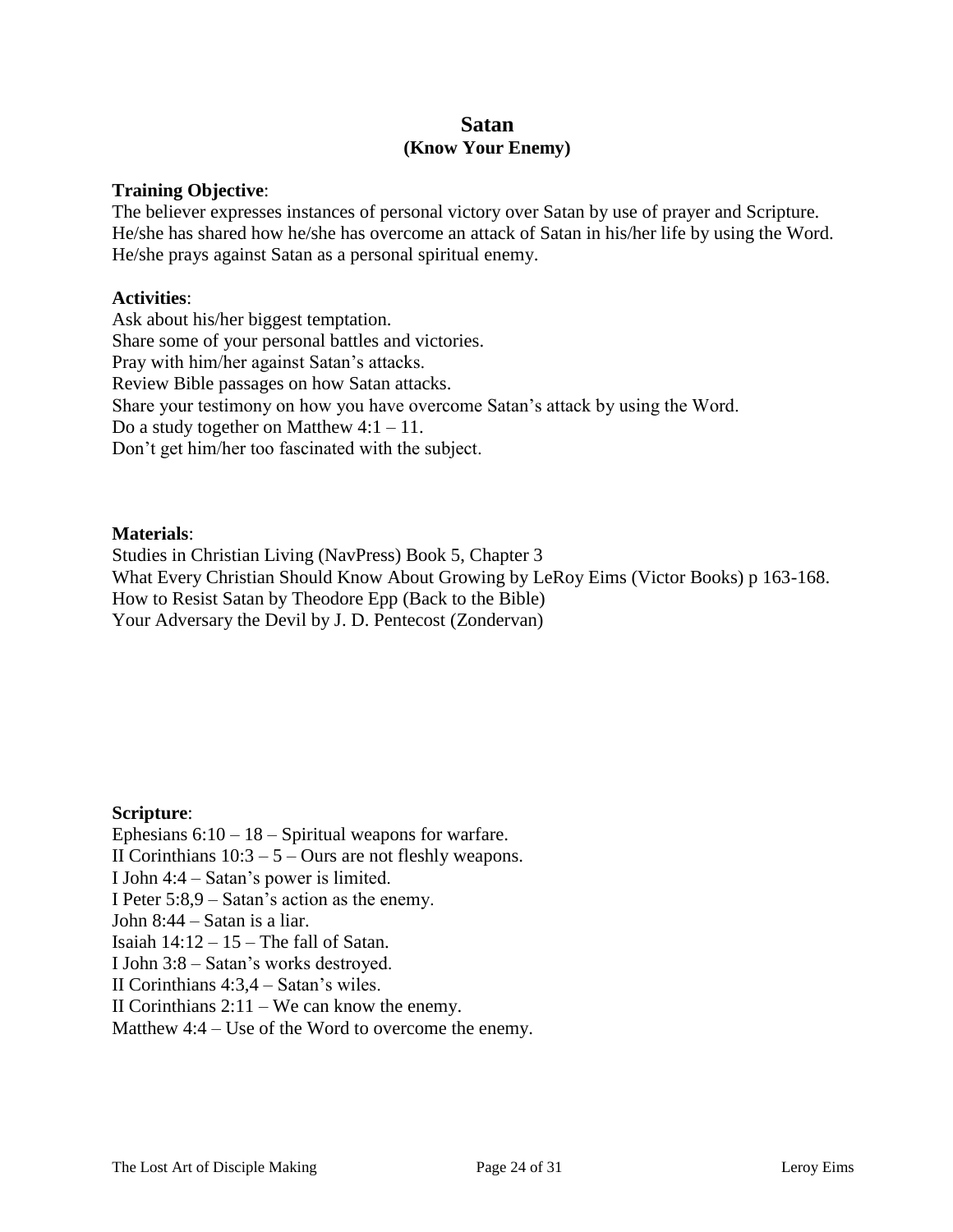# **Dealing With Sin**

### **Training Objective**:

The believer identified a moral area of sin in his/her life, having shared a plan for obtaining victory and is progressing positively.

#### **Activities**:

Share with him/her a means of victory. Share some of your own problems and victories. Pray with him/her about major areas of sin. Share with him/her the danger of continuing in sin.

#### **Materials**:

What Every Christian Should Know About Growing by LeRoy Eims (Victor Books) Chapter 10. My Heart, Christ's Home by Robert Munger (InterVarsity Press)

### **Scripture**:

Colossians  $3:9$ ,  $10$  – Live a new life. I Peter 1:14 – 16 – Holy behavior a must. Ephesians  $6:10 - 20$  – The whole armor of God. Romans 13:14 – Trusting Christ. Mark 14:38 – Watch and pray. I John 1:9 – Confession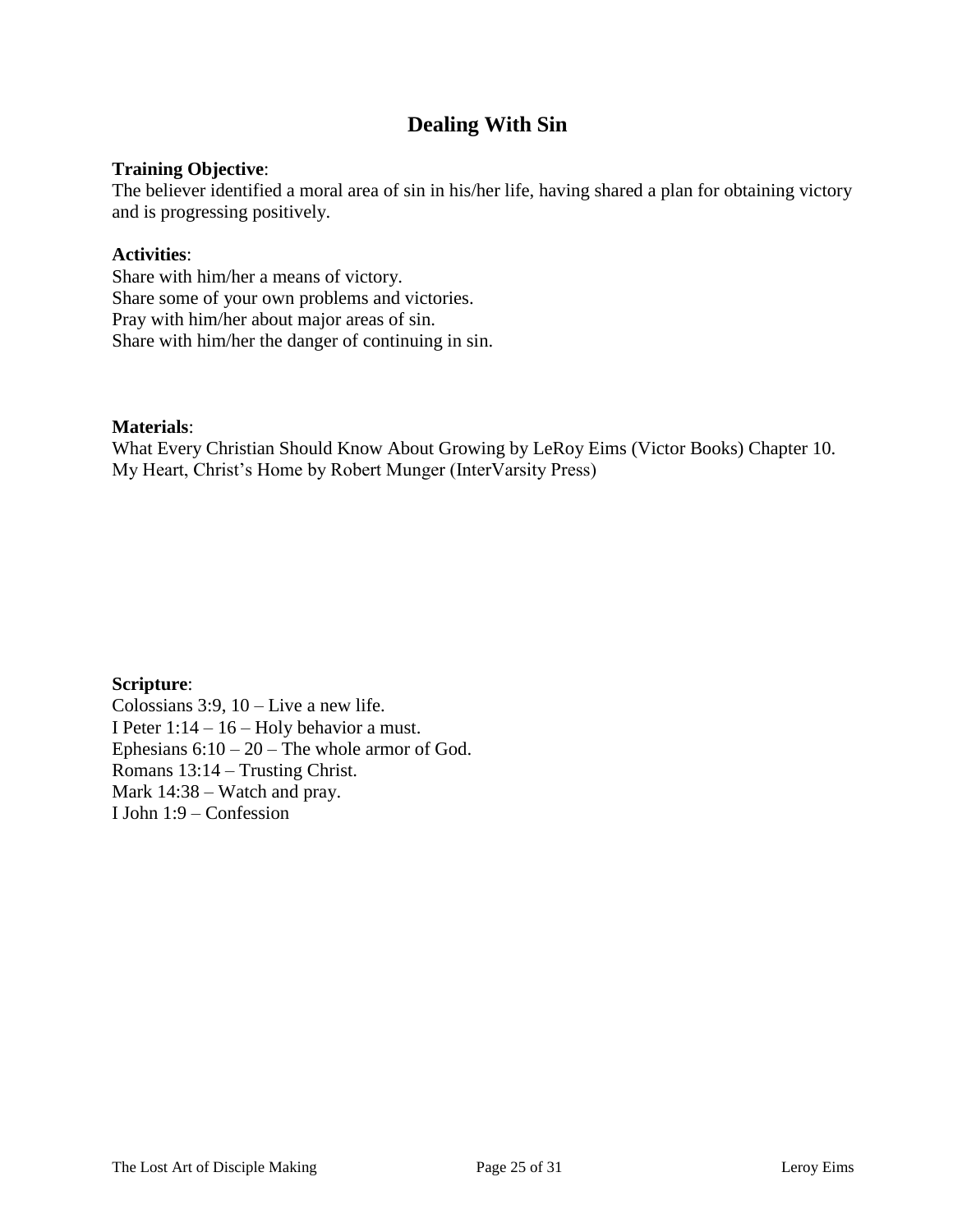# **Assurance of Forgiveness**

#### **Training Objective**:

The believer will be able to confidently express to another person his/her own assurance of forgiveness based on one or more promises from the Bible.

#### **Activities**:

Ask him/her if he/she has experienced God's forgiveness for a sin. Have him/her make restitution in a personal conflict with another person. Share your own testimony of sin forgiven.

#### **Materials**:

Studies in Christian Living (NavPress) Book 5, Chapter 4, Questions 21 – 27. Beginning With Christ (NavPress) Section 4. Lessons on Assurance (NavPress) Chapter 4. Tape: How to Experience God's Love and Forgiveness by Bill Bright (Campus Crusade).

### **Scripture**:

I John 1:9 – Forgiveness through confession. Psalm 32:1 – Blessing of forgiveness. Matthew 5:23, 24 – Necessity of restitution. Matthew 18:15 – Necessity of restitution.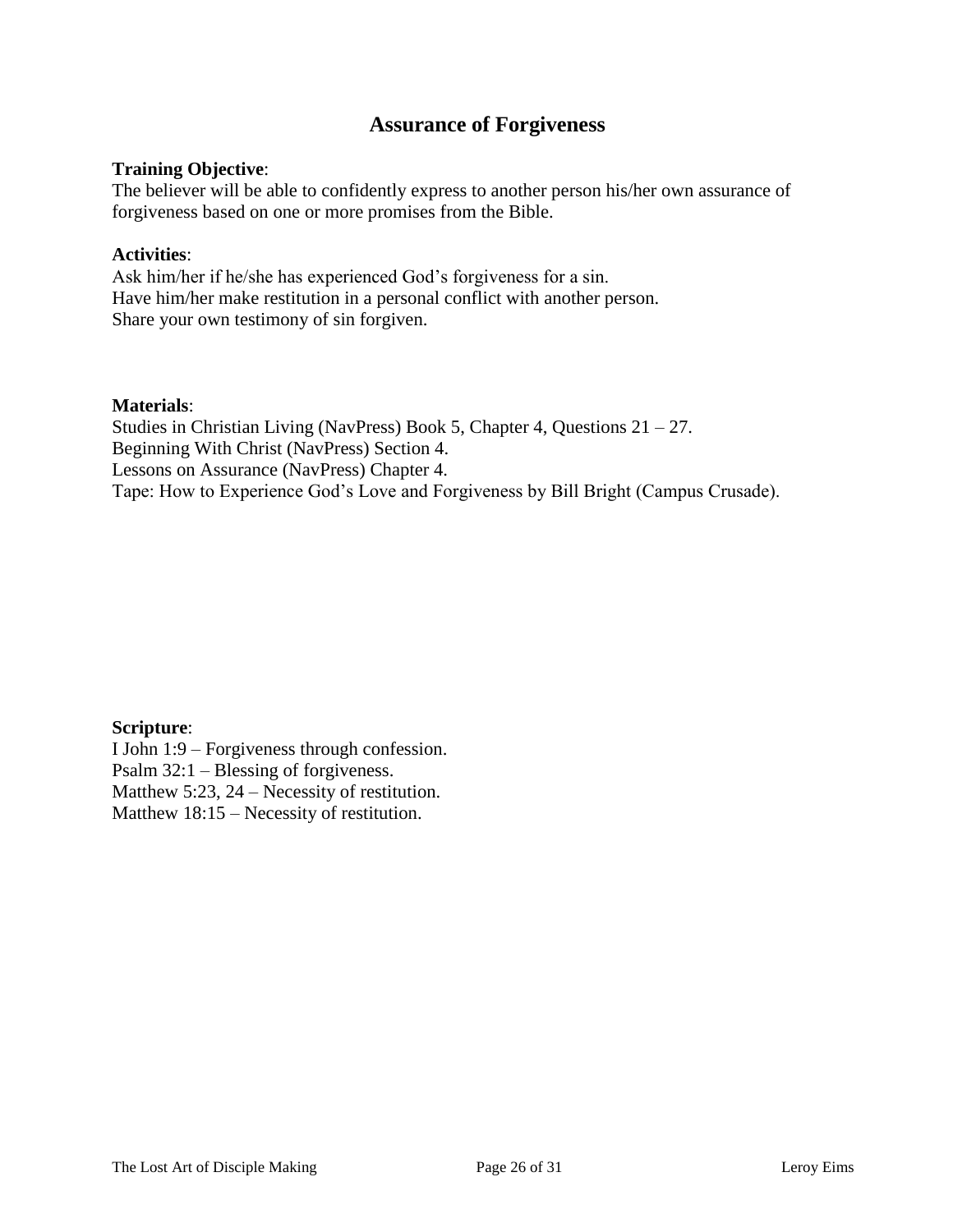# **Second Coming of Christ**

### **Training Objective**:

The believer has expressed a new awareness of Christ's return and can share Scripture passages relating to it.

## **Activities**:

Ask him/her what he/she would do differently if Christ were to come today. Share how the second coming of Christ motivates him/her.

### **Materials**:

Studies in Christian Living (NavPress) Book 5, Chapter 5 What Every Christian Should Know About Growing by LeRoy Eims (Victor Books) p 151-154. Behold He Cometh by Ord L. Morrow (Back to the Bible) Why Must Jesus Come Again? By Theodore Epp (Back to the Bible) The Return of Jesus Christ by G. T. Manley (InterVarsity Press) The Living End by Charles Ryrie (Revell)

**Scripture**: I Thessalonians 4:16, 17 – Christ's promise to return. John 14:2, 3 – He will receive us. I John 3:2, 3 – Challenge to our lives. Titus  $2:11 - 14$  – Live godly lives. Revelation  $19:11 - 16$  – His coming in glory.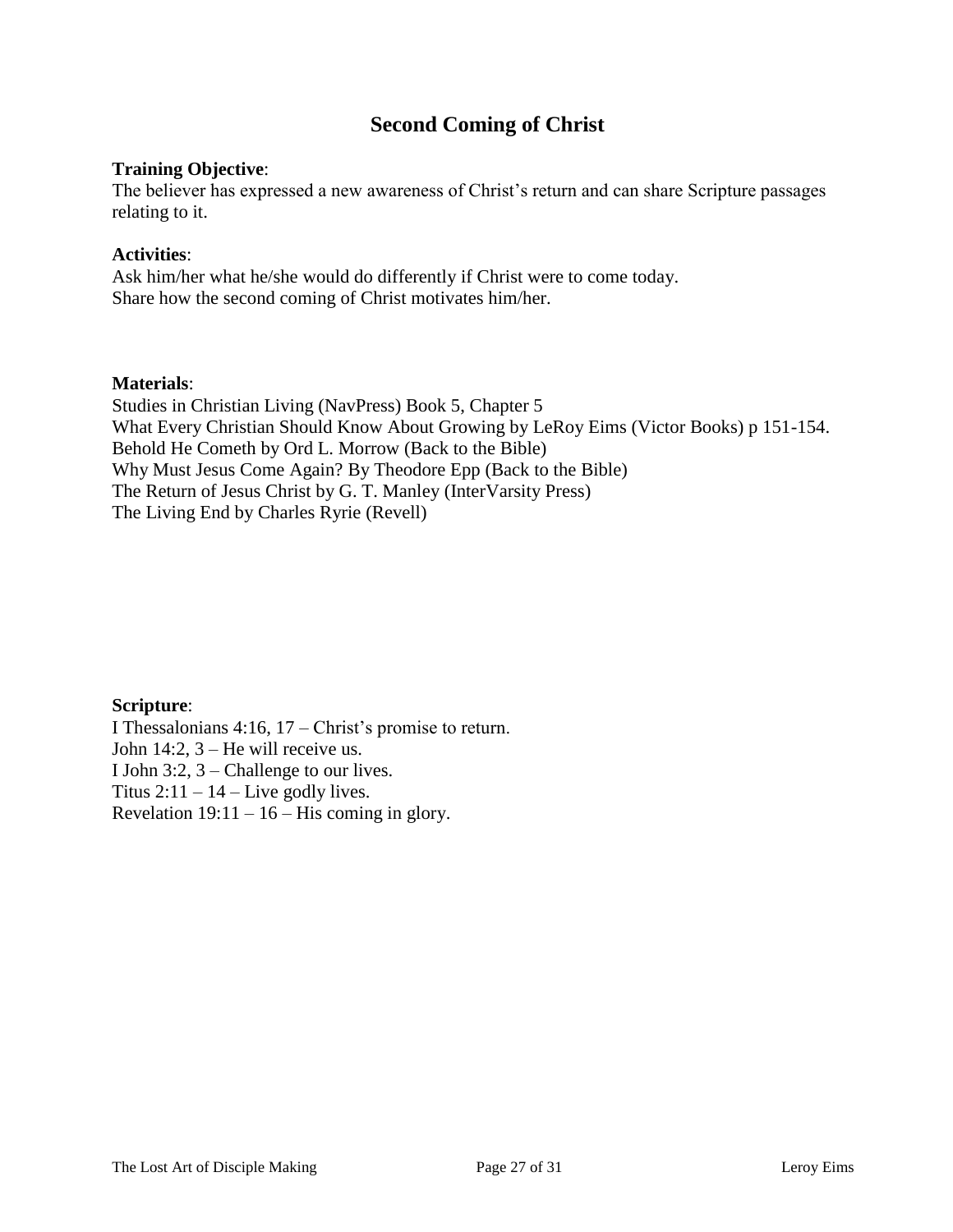# **Witnessing**

### **Training Objective**:

The believer takes the initiative to share the Gospel clearly, using the Bible.

#### **Activities**:

Read Dawson Trotman's testimony in Born to Reproduce. Read Dawson Trotman's testimony in Coming to Christ Through Scripture Memory. Pray for conviction in witnessing. Have him/her witness with another person. Pray together for witness contacts. Make and use a prayer list of non-Christian friends. Allow him/her to observe you as you make contacts and witness. Lead an evangelistic Bible study group. Go witnessing together.

#### **Materials**:

Studies in Christian Living (NavPress) Book 6, Chapter 1 What Every Christian Should Know About Growing by LeRoy Eims (Victor Books) Chapter 1. Tract: The Bridge to Life (NavPress). The Art of Personal Witnessing by Lorne Sanny (Moody). Tract: The Four Spiritual Laws (Campus Crusade) How to Give Away Your Faith by Paul Little (InterVarsity Press). Evangelism: Why and How by John Stott (InterVarsity Press). Winning Ways by LeRoy Eims (Victor Books). The Master Plan of Evangelism by Robert E. Coleman (Revell).

#### **Scripture**:

Colossians 1:28, 29 – Proclaim Christ naturally. Romans 1:16 – Not ashamed of the Gospel. II Timothy 4:1, 2 – Proclaim Christ at all times. Proverbs 11:30 – The wise win souls. Acts 8:35 – Use the Bible to present the Gospel. Proverbs 28:1 – Boldness is necessary. I Corinthians 15:3, 4 – The Gospel described. John 4 – The example of Jesus and the woman of Samaria. Luke 19:10 – Seek after sinners.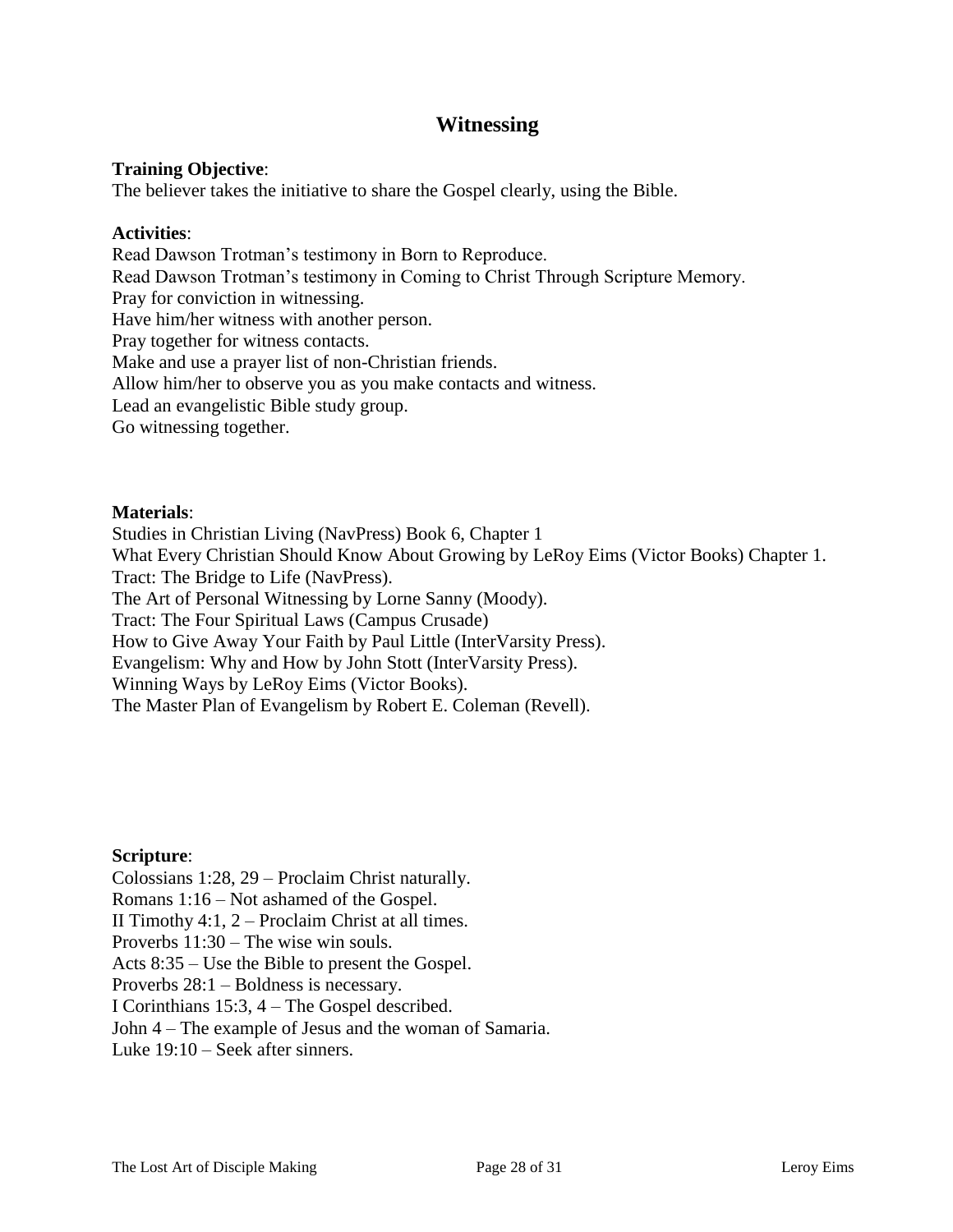# **Follow-Up**

## **Training Objective**:

The believer has started praying that God would give him a person to follow up.

### **Activities**:

Share your own follow-up plan with him/her. Have him/her go with you when you follow up someone. Have him/her present *Beginning With Christ* to you. Pray with him/her over those with whom he/she is working. Pray together on the follow-up of a new convert.

### **Materials**:

Studies in Christian Living (NavPress) Book 6, Chapter 2 Follow-up by Dawson Trotman (NavPress) Born to Reproduce by Dawson Trotman (NavPress) Winning Ways by LeRoy Eims (Victor Books) Chapter 12 Encouraging New Christians by Michael Griffiths (InterVarsity Press) The Dynamics of Personal Follow-up by Gary W. Kuhne (Zondervan)

# **Scripture**:

Colossians 1:28 – Present every man perfect in Christ. III John 4 – The joy of seeing people walking with God. II Timothy 2:2 – Teaching a faithful believer to reproduce. II Timothy 1:3 – Prayer in follow-up.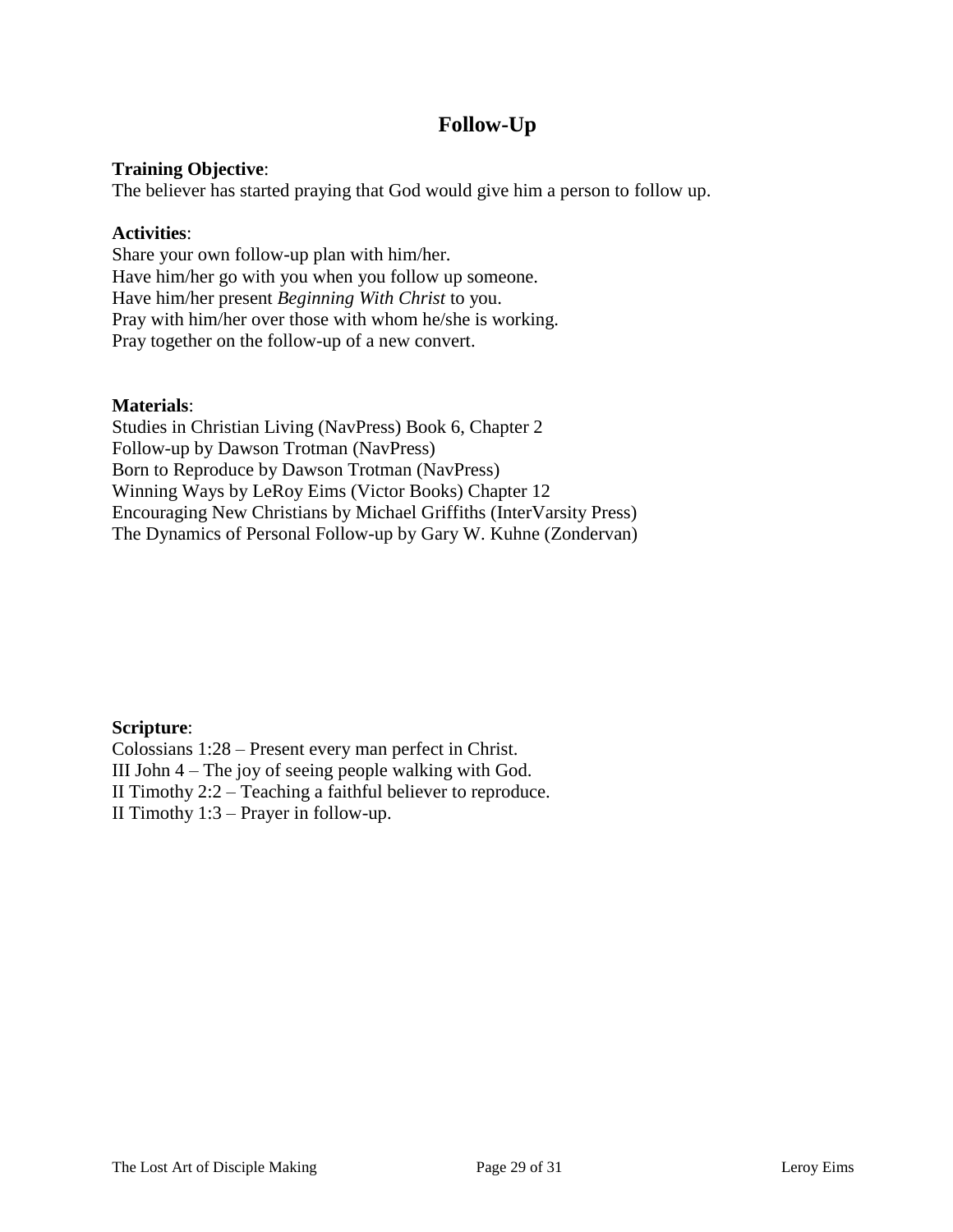# **Giving**

# **Training Objective**:

The believer is giving Biblically on a regular basis to the local church (storehouse tithing).

### **Activities**:

Help him/her list Scriptural principles of giving from the Bible. Check with him/her as to how his/her plan of giving is working. Work with him/her on an overall budget (if necessary). Help him/her establish a plan for giving.

### **Materials**:

Studies in Christian Living (NavPress) Book 6, Chapter 4 What Every Christian Should Know About Growing by LeRoy Eims (Victor Books) p 84-86. NavPress Booklet: Going On With Christ, Section 8 Lessons on Christian Living (NavPress), Chapter 8

# **Scripture**: Proverbs 3:9, 10 – Give to God first. II Corinthians  $9:6 - 8 -$  Give joyfully. Luke 6:38 – The blessings of giving. Proverbs 3:27 – Give when you can. Galatians 6:6 – Share resources with spiritual teachers. Malachi 3:10 – Give and receive God's blessing. Proverbs 11:24, 25 – The generous man is blessed. II Corinthians 8:9 – Though He was rich, Christ became poor for us.